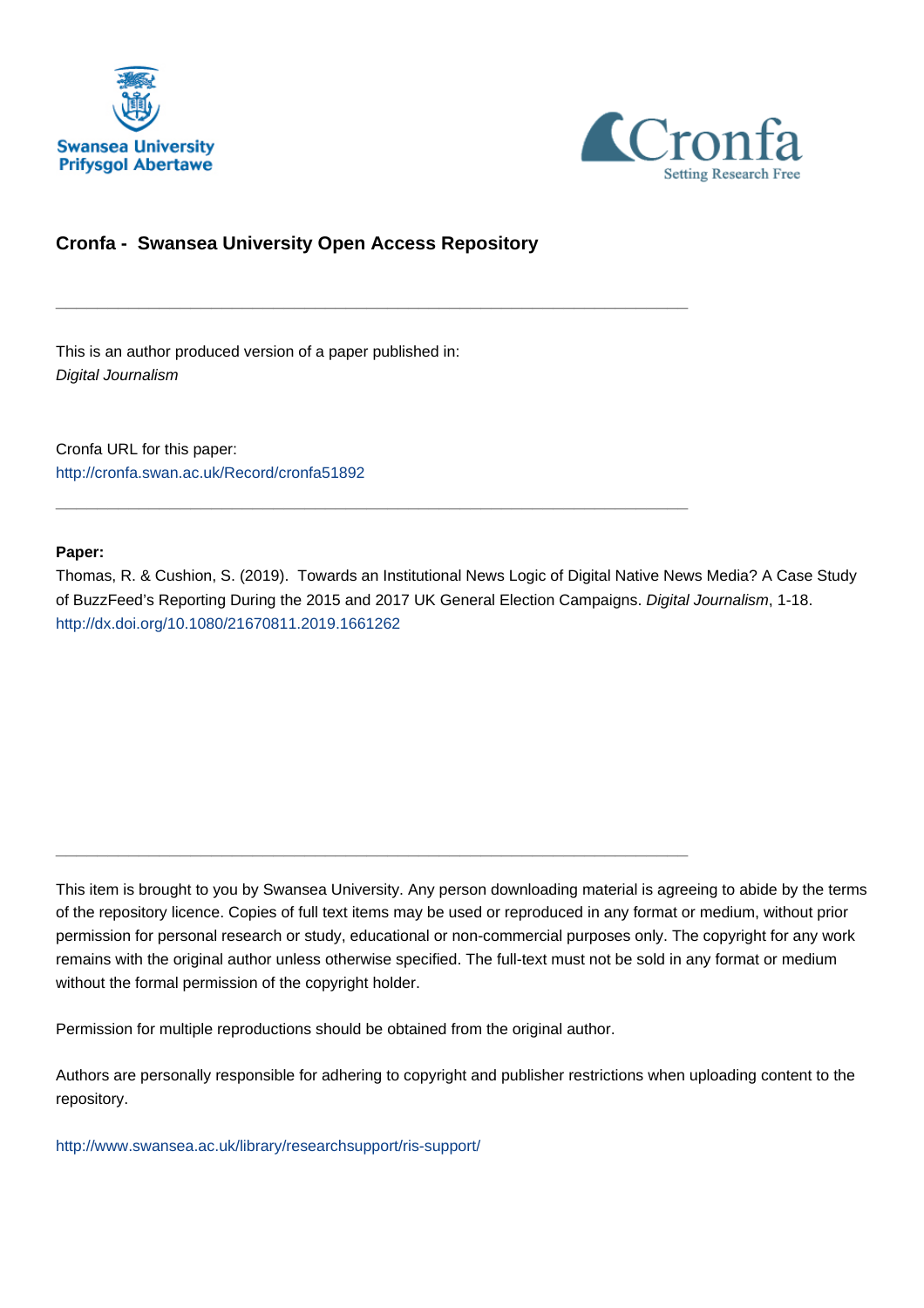## **TOWARDS AN INSTITUTIONAL NEWS LOGIC OF DIGITAL NATIVE NEWS MEDIA? A CASE STUDY OF BUZZFEED'S REPORTING DURING THE 2015 AND 2017 UK GENERAL ELECTION CAMPAIGNS**

*Informed by new institutional perspectives to debates about theorising media logic, this study asks whether a popular digital native media platform has, over time, conformed to a singular news logic associated with the norms and routines of legacy media. Drawing on a content analysis of BuzzFeed during the 2015 and 2017 UK general election campaigns, which included examining 399 news items and 1878 sources, we found a shift towards an editorial logic broadly reflected in legacy media reporting. In the 2017 election campaign there was more substantive policy reported, new specialist reporters employed, a greater reliance on institutional sources, particularly from established legacy media, and a sharper focus on the two main political parties. Overall, we argue that, as digital native media have evolved, become more popular and interconnected with legacy media, the norms and routines of their news reporting are not necessarily that distinguishable from a singular, institutional news media logic.*

KEYWORDS Digital native media; media logic; election reporting; journalism; content analysis; institutional news logic

Digital native media are broadly known as media born in the digital age, but they have grown in size, scope and character since the 1990s. They have been characterised as "start-ups" or "pure players" (Bruno and Nielsen 2012, 11), since they have developed without "a more entrenched set of organisational structures, business practices, and professional norms" that define legacy media (Nielsen and Nicholls 2016, 11). Digital native media, nonetheless, have evolved into a diverse set of organisations over recent decades. According to Nielsen and Nicholls (2016), there are two waves of digital native media organisations. The first wave, launched in the 1990s, consisted of sites such as Salon, Slate, and Netzeitung or portals like MSN, Yahoo News, and t-online. They were connected to services including emails and search engines. Into the 2000s, the second wave of digital native media, such as the Huffington Post, BuzzFeed and Vice, were shaped not just by search engines, but by social media platforms, mobile phones and tablets. The technological features of these platforms influenced the editorial logic of these sites, pitching them in competition with some legacy media who had adapted their services for the new digital environment (Nielsen and Nicholls 2016). It also brought new editorial philosophies for digital media native media, with an overarching logic of delivering content at speed for audiences on mobile devices accessing news and information around the clock. Given the expansion of social media platforms in many Western countries, the reach of digital native media audiences also grew rapidly meaning their influence was far greater than in the first wave.

This study is interested in further exploring the media logic of digital native media by carrying out a systematic review of one of the most widely read and shared digital native media outlets – BuzzFeed – during the 2015 and 2017 UK general election campaigns. This excludes many digital native sites that focus on subjects such as sports, travel, health or technology. After all, since 2015, more digital native media platforms have been launched, and with competition increasing, BuzzFeed's audience size has reduced in some countries (Williams 2017). The market fluctuations of BuzzFeed's success has also influenced the resources shaping its journalism. As BuzzFeed became more popular around the world, different countries invested in its newsgathering and recruited more staff (Ingram 2018). In doing so, the editorial character of BuzzFeed may have changed in terms of the types of journalists it employs, its reporting practices and news agenda. In this study, we are interested in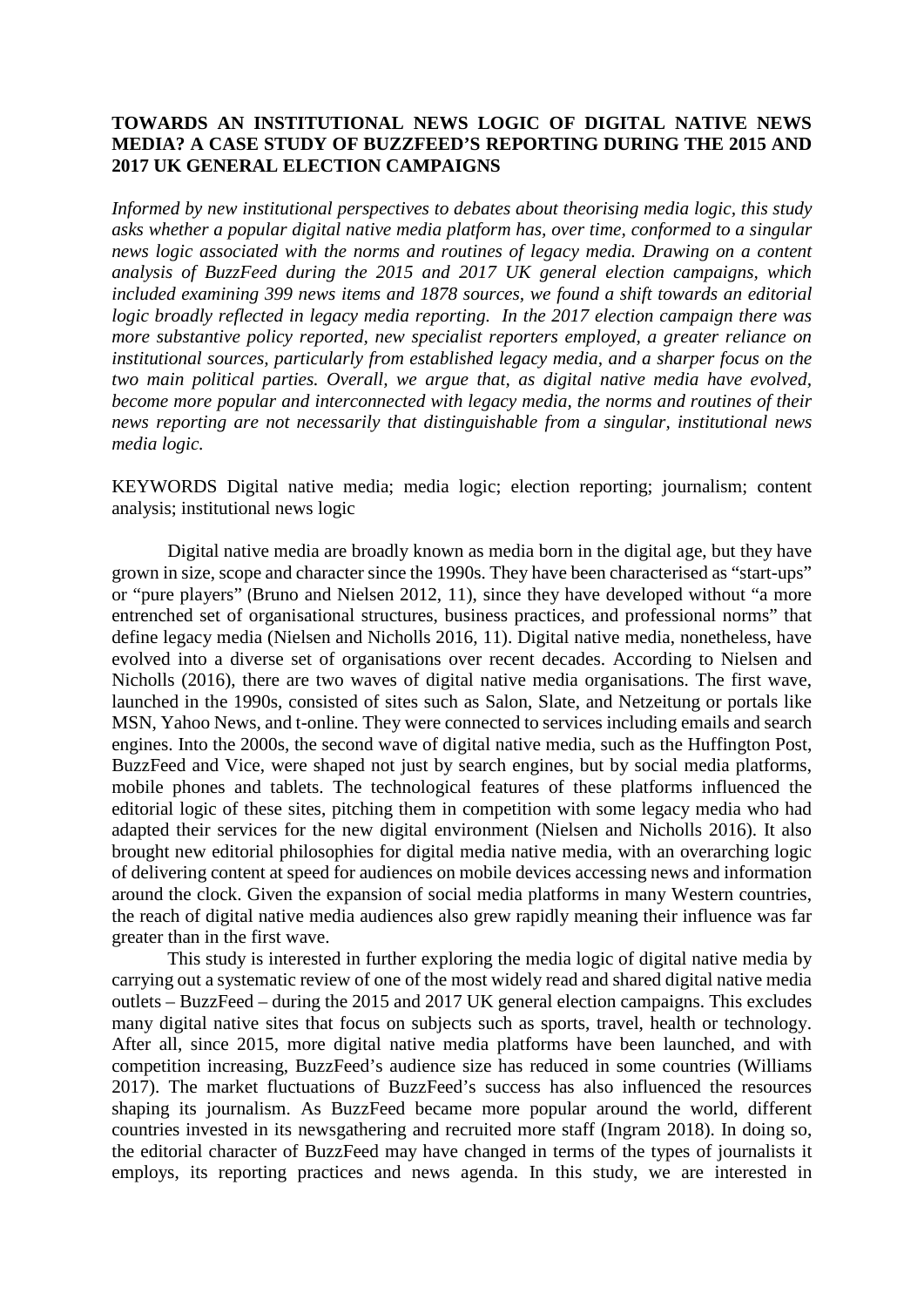*understanding if these changes have influenced the news media logic of BuzzFeed over time,* and to more broadly consider whether our case study reflects a broader shift in the logic of digital native media.

Media logic is a concept that has long been used to help convey the character, format and style of different media (Altheide and Snow 1979). It has become more widely used to interpret the nature of coverage in specific areas, such as reporting politics, religion, marketing or legal cases. In making sense of content in isolation, the logic of editorial decisions is understood according to influences such as advertising and ownership pressures, or by their format and stylistic standards, which include time and special limitations. In recent years, the presence of a unifying *news media logic* has been debated, and the professional norms and conventions of journalism have been theorised in order to consider whether an underlying logic is shaping different news media (Asp 2014; Esser 2013). We draw on new institutional perspectives in these debates (Cook 1998; Sparrow 1999; Ryfe 2006a; Ryfe 2006b;), including Asp (2014) who argues that over time news media adopt similar characteristics that broadly represent a singular news media logic. Asp's (2014) analysis largely centred on the logic of legacy news media, but his conclusion posed the question: "Will the emergence of new digital media in the age of the internet imply the end of news media logic as an institution, a deinstitutionalization?" (Asp 2014, 266). Three scenarios were offered: "the end of the news media logic institution; a situation of status quo (some constraints of the old media disappear, whereas some new constraints of the new media emerge); and a "stronger and refined" news media logic (the new media impose new constraints and new forms of dependencies)" (Asp 2014, 266).

Our study will empirically identify which scenario is most accurate by examining the institutional logic shaping BuzFeed's election news reporting over time. We chose to study election reporting because of a relatively well-established news media logic that has long guided the practices and conventions of campaign reporting (Blumler and McQuail 1968; Crouse 1973; Semetko et al. 1991). We develop an analytical framework that allows us to compare whether BuzzFeed institutionally conformed to a more general news media logic evident in legacy media. In doing so, we theorise how the broad, systemic influence of news media logic polices the boundaries of journalism, which, in the case of BuzzFeed, led to more serious and analytical election reporting.

### **Understanding institutional news logic and digital native media**

Institutionalist approaches to studying news media date back decades. Cook (1998) and Sparrow (1999), in particular, are widely credited with leading debates about the extent to which news content is shaped by institutional practices. They drew on new institutional theories of the 1970s and 1980s, which developed more sophisticated understanding of how institutional power operates to perpetuate macro influences at a micro level. Applying this to US news media organisations, Cook (1998) and Sparrow (1999) have put forward the argument that journalism is a product of institutional logic, a reinforcement of long-held values of routines and practices – from objectivity to neutrality - that regulate the behaviour of journalistic editorial judgements. Ryfe (2006a), by contrast, has argued institutional influence is more apparent in political than economic forces. He suggested journalists are embedded in a political culture that policies the boundaries of their journalistic behaviour. Debates continue about identifying precisely which actors and structures wield most institutional power (Ryfe 2006b). Of interest in this study is understanding how quickly and in what ways institutional change occurs at a popular digital native news outlet, such as BuzzFeed.

Asp (2014), in this respect, has argued that news media are driven by an institutional logic that broadly shapes a similar approach to journalism. In his words, "As an institution, news media logic works as a constraint on action since its values and rules reduce uncertainty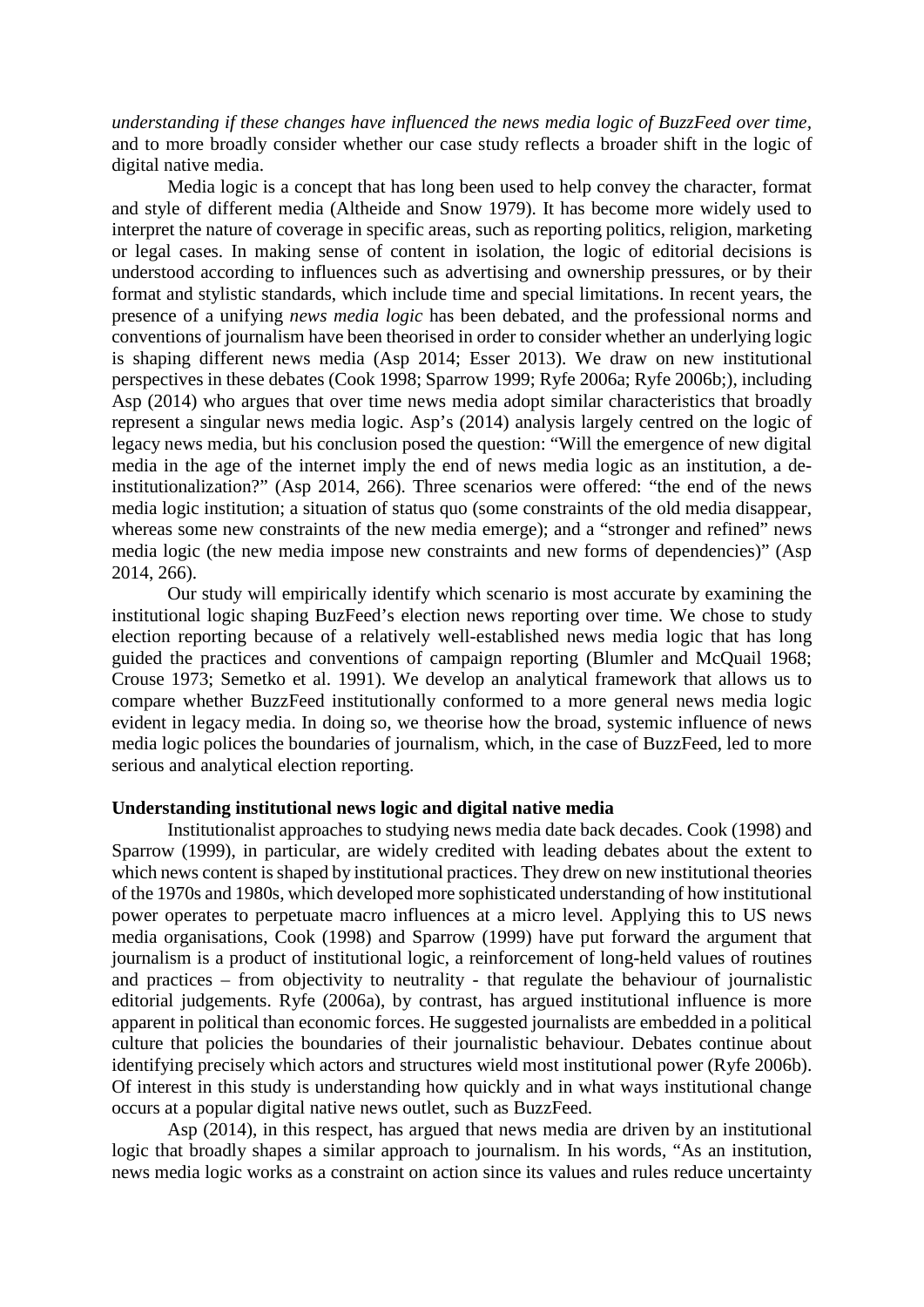and provide an overall structure that shapes the behaviour of both the news organizations and individual news journalists" (Asp 2014, 259). In other words, there is a generally shared understanding of how journalism should be practiced, which most news media and journalists subscribe to over time. Over the course of the twentieth century, he claimed these norms and professional standards evolved and became institutionalised across news media organisations, and their influence grew to produce "a global and coherent news media logic" (Asp 2014, 265). Once established and institutionalised, Asp (2014) argued that news media logic is selfperpetuating because it reflects shared economic, political and cultural factors that may be temporarily resisted in some media outlets or countries, but most will eventually succumb to its institutional reach and power. While Asp (2014) speculated about the possible influence that new online and social media will have in challenging and re-shaping the logic of news media, overall he concluded that the institutional strength of news media logic will prevail and maintain its global influence.

Our study is designed to empirically test the strength of this logic by way of a case study of BuzzFeed UK's reporting during the 2015 and 2017 election campaigns. After all, the rise of digital native news media offers a possible challenge to the institutional logic of news media. Media logic is related to the concept of mediatization and the ways journalists develop autonomy from politics and enforce their own editorial logic in the context of wider factors of influence such as commercialization, globalization, audience fragmentation, and media markets, which has become compounded in the digital sphere (Strömbäck 2008). These influences have been evident in studies examining news reporting, such as enhanced partisanship and personalization, or a reduction in policy coverage (Magin 2015). Our study of BuzzFeed examines these and other mediatization characteristics in election reporting, exploring the extent to which a media logic remains consistent or divergent over time. We explain how we measure media logic and the mediatization of politics over time in our research design but is important to first establish how a logic is shaped and reinforced in journalistic practice.

In understanding media logic, recent debates about journalistic boundaries offer a way of interpreting how the digital media intersects with but also remains distinctive from legacy media. Carlson and Lewis' (2016) edited collection demonstrate how definitions of journalism by journalists produce boundaries that sometimes challenge, reinforce or maintain journalistic standards, which influence editorial judgements and news agendas (Carlson and Lewis 2016). So, for example, Singer (2016) argued professional norms have been rethought by the emergence of blogging, entrepreneurial journalism and social media. The second wave of digital native media, in this respect, have played a role in shifting the boundaries of legacy media outlets as professional journalists now routinely write, research and share news in ways that was once the preserve of bloggers. According to Carlson (2017), this boundary shifting relates to journalism authority being defined. Digital native media, in this respect, have exploited new technologies, delegitimising the journalistic credentials of many legacy media, casting doubt of their role as arbiters of knowledge and 'truth'. Drawing on Bourdieu's field theory, where journalists are viewed as agents of change, resisting, sustaining or transforming how they practice journalism, more generally scholars have explored the shifting boundaries of journalism in the digital age.

Since BuzzFeed is a relatively new agent in the journalistic field, a few studies have recently explored whether they have conformed to or resisted the boundaries of how legacy media ordinarily report news (Tandoc and Jenkins 2017, Stringer 2018, Tandoc 2018). Tandoc and Jenkins (2017), for example, analysed how traditional print media wrote about BuzzFeed, discovering that over time they became legitimatised by adhering to commercial demands and developing in-depth reporting and commentary. Similarly, drawing on interviews with 14 BuzzFeed staff, Stringer's (2018, 1998) study concluded that the site's "simultaneous desire to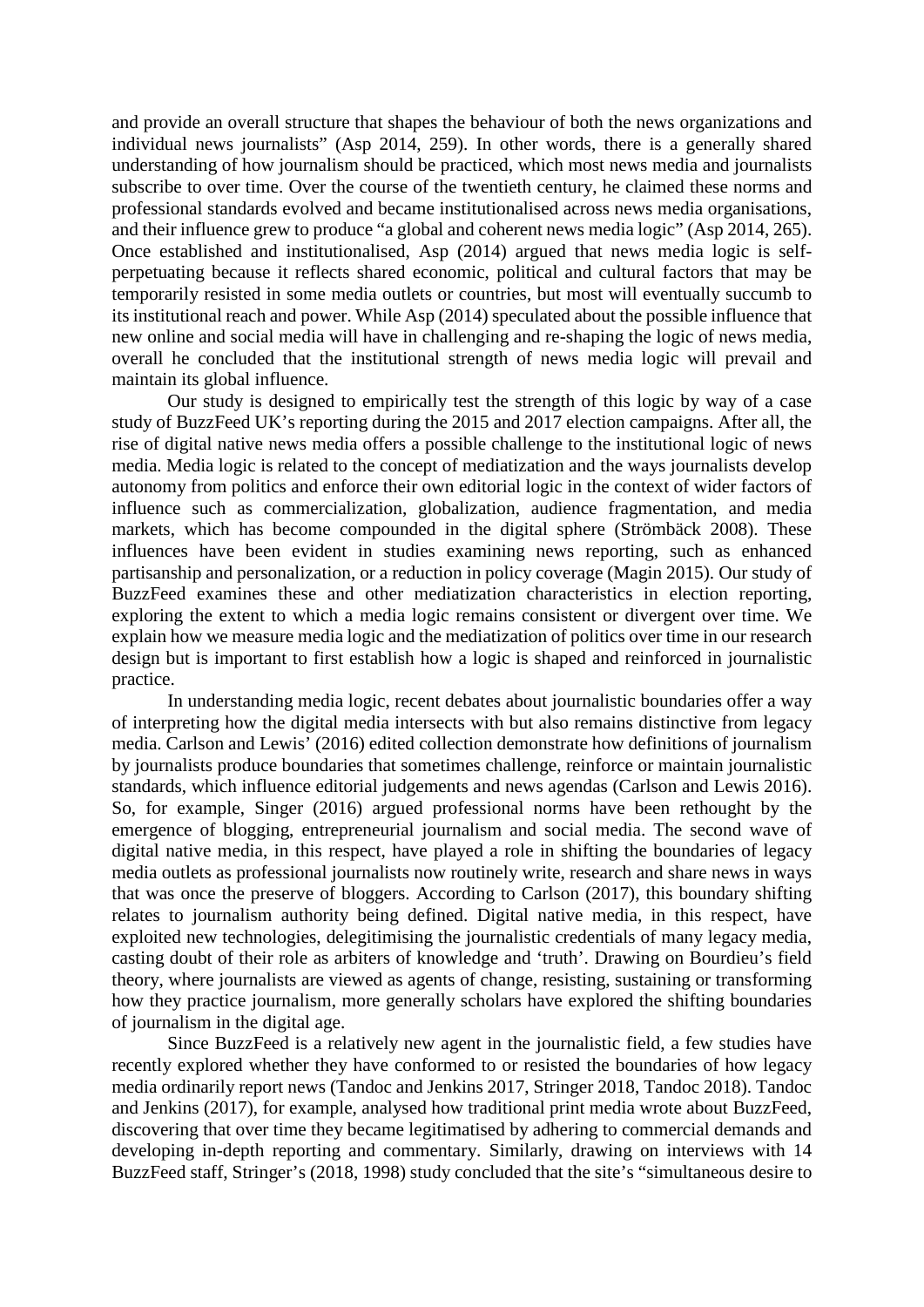be recognised as legitimate by peers has led to emphasis on traditional journalistic norms and practices". He largely accounted for this by BuzzFeed UK hiring more experienced journalists and investing in hard news. Tandoc's (2018) comparative content analysis of BuzzFeed in the US and the *New York Times* further suggested that BuzzFeed largely conforms to the conventions of legacy media.

Wu's (2016) systematic analysis of US BuzzFeed news between 2006 and 2015 also supports evidence of a harder news agenda being pursued over time, with a greater reliance on official sources. Nevertheless, both studies identified several distinctive characteristics. Tandoc (2018), for example, found that, compared to the *New York Times*, BuzzFeed produced a high number of social issues stories, embraced a more positive news agenda and relied to a greater extent on citizen sources. Wu (2016) also highlighted the high volume of citizen opinion, largely sourced from social media such as Facebook and Twitter. Painter et al's (2018) comparative study of digital native and legacy revealed similarities in the extent and nature of climate change coverage. But they crucially discovered differences between digital native news media. So, for example, whereas the *Huffington Post* broadly followed the agenda of legacy media, BuzzFeed defined itself as distinctive from outlets such as *The Guardian* and *Daily Telegraph.* Overall, while comparative studies of BuzzFeed news have broadly pointed towards a shared news media logic in digital native news media and legacy news reporting, there are distinctive editorial features between and within them.

## **Interpreting the media logic of election reporting: A case study of BuzzFeed and institutional logic**

In order to explore the news media logic of BuzzFeed UK, we examined its reporting during two general election campaigns (2015 and 2017). Election campaigns represent an important moment in journalism and democracy, since the news media play a key role in raising public knowledge and engagement (Blumler and McQuail 1968). Over the course of the twentieth century, journalists established a set of relatively well-known practices and conventions during election time. A voluminous literature about the logic of election reporting has grown over the last twenty to thirty years in journalism studies (Cushion and Thomas 2018). While there are differences cross-nationally and between media platforms in the new digital environment, studies have long shown that print and broadcast media have broadly followed a similar logic when reporting election campaigns (Crouse 1973; Semetko et al. 1991). Above all, a longstanding critique has been the emphasis on the mainstream media focussing on the 'horse race' between political parties and the 'process' of politics, such as campaign strategies (Semetko et al. 1991; Strömbäck 2008; Cushion and Thomas 2018). The institutional logic of legacy media has long been committed to reporting policy issues, although market competition has led to more trivial and superficial coverage of campaigns. Since BuzzFeed began life as a relatively light supplier of news and information, our analysis will assess whether they have embraced more policy coverage (indicating an institutional logic) or pursued an agenda that largely focuses on the processes of the campaign. There are also many discrete elements that make up a legacy media logic at election time, which more specifically evaluate the type of coverage and how well it serves citizens before they cast a vote. We focus on three features that are most relevant for this study in order to assess how far a legacy media logic of BuzzFeed is evident over time. First, the balance between interpretive and comment based reporting, which has shifted in recent years towards relying to a greater extent on opinions from reporters rather than supplying facts and figures in coverage (Hopmann and Strömbäck 2010). Our analysis will establish whether it has also shifted in line with legacy media towards more comment-based coverage or adapted a more fact driven approach to reporting. Second, during election campaigns (and outside them too), research has long found journalists rely heavily on institutional sources to inform coverage. The media logic of legacy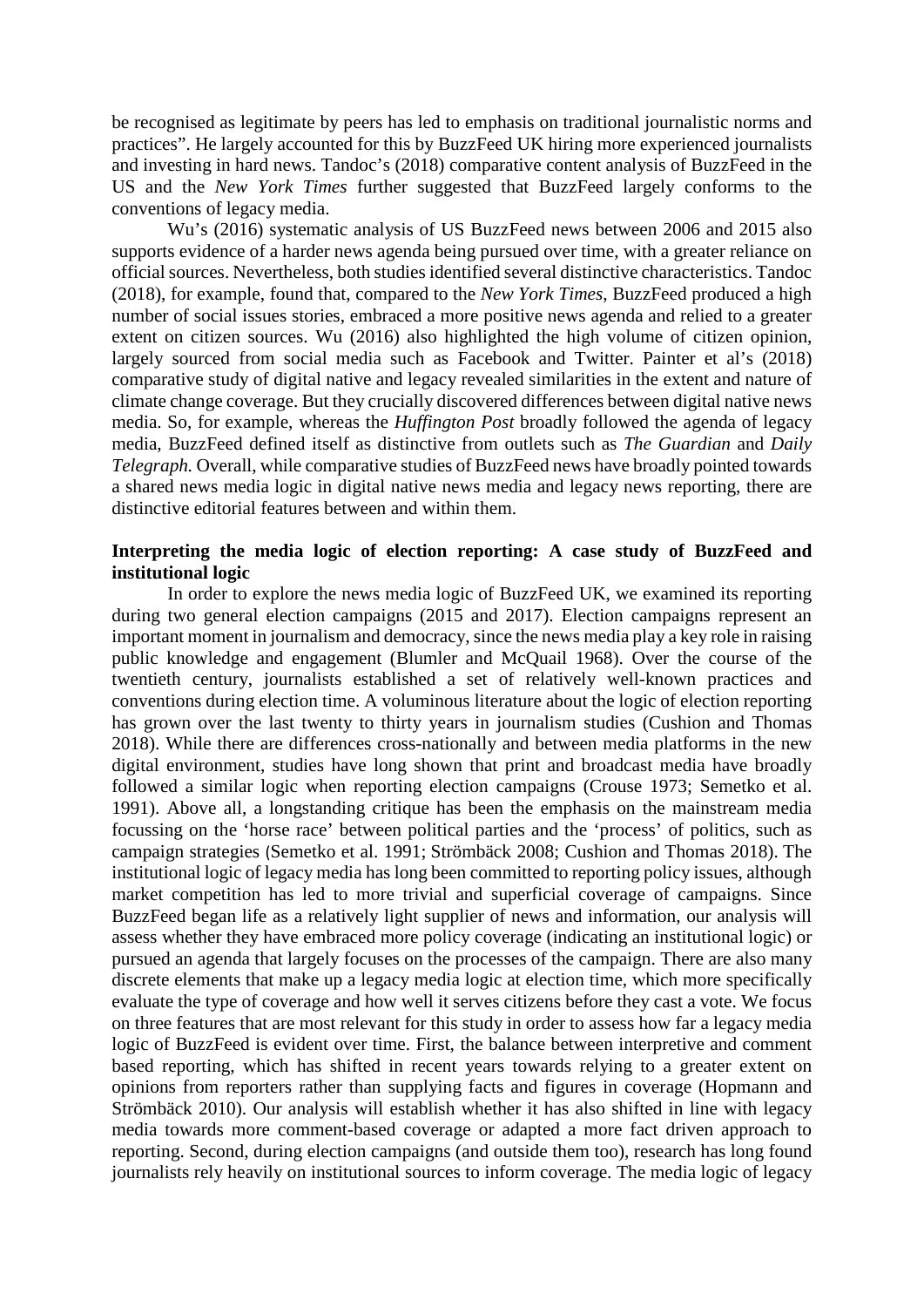media is to prominently draw on 'official' sources, such as government officials, politicians, the media, police, security services, think thanks and academics. Our analysis will examine the overall selection of actors informing coverage and establish whether BuzzFeed conforms to this logic or has a more diverse selection of sources. Third, legacy media has long followed what is known as the objectivity norm: balancing the voices of the mainstream candidates and political parties evenly over the campaign. Our analysis will assess whether BuzzFeed objectively constructed party-political sources of the UK's main two political parties or chose to adopt a more partisan approach following other digital native sites, such as Brietbart News.

In understanding the media logic of reporting or the mediatization of politics, scholars have often drawn on case studies of election reporting as a way of measuring the autonomy of journalists and their ability to pursue a media over a political logic. So, for example, the type of practices and conventions scholars have most often used to interpret a media superseding a political logic include privileging journalists over political sources, signalling the strength of their autonomy from external influences; reporting process over policy issues, which helps illustrate whether a serious or light-heartened agenda is pursued; the degree of factual or comment-based coverage, reflecting how far journalists' interpret events and issues; and the type of journalist employed by news organisations to cover campaigns (Strömbäck 2008). Taken together, these broadly represent a longstanding way that scholars have explored the norms and routines of legacy media during election campaigns (Blumler and McQuail 1968 Crouse 1973; Semetko et al. 1991; Cushion and Thomas 2018). In our analysis, we use them as a way of *representing institutional practices of legacy media during election campaigns.*

Of course, this paints a broad institutional picture of election reporting – a generally conceived legacy media logic – which should not escape criticism. As mediatization of politics scholars have acknowledged, there are variations between media systems about the extent to which competing media conform to or deviate from these practices. As longitudinal studies have established, time mainstream news coverage has, for example, become more journalist centred (Steele and Barnhurst 1996) and interpretive (Fink and Schudson 2013) in coverage of politics and public affairs. While BuzzFeed's media logic is also in flux, by analysing coverage over time our aim is to under whether its direction of travel is distinctive from or consistent with the logic of legacy media.

We acknowledge BuzzFeed does not represent all digital native news media, but it does constitute a leading "International for-profit player" (Nielsen and Nicholls 2016, 36) in the market and, in our view, merits being used as a case study. We also acknowledge that measuring institutional change would be more illuminating if we could develop a comparative study of a representative mix of digital native news media outlets cross-nationally. But, in our view, single case studies can contribute to broader debates about whether any institutional shifts reflect a wider media logic.

We are not alone in relying on one media organisation to examine institutional changes in news reporting. Wahl Jorgensen at al (2017), for example, drew solely on a content analysis study over time to explore institutional changes in BBC news coverage. Specifically, it examined whether the BBC had changed its interpretation of impartiality after new editorial guidelines were put into place by systematically looking at source selection in 2007 and 2012. Similarly, Williams, Wardle and Wahl-Jorgensen (2010) focussed exclusively on the role of user generated content at the BBC to examine how new technology was shaping institutional changes in how news interacts with audience. As they argued: "In the main journalists and editors see material from the audience as just another news source, a formulation which is perpetuated by the institutional frameworks set up to elicit and process audience material as well as the content of the corporation's UGC training" (Williams, Wardle and Wahl-Jorgensen 2010, 85). Likewise, Mattheson (2004) drew on a case study of *The Guardian* to examine the role of weblogs. In doing so, he argued his study represented an intervention that amounted to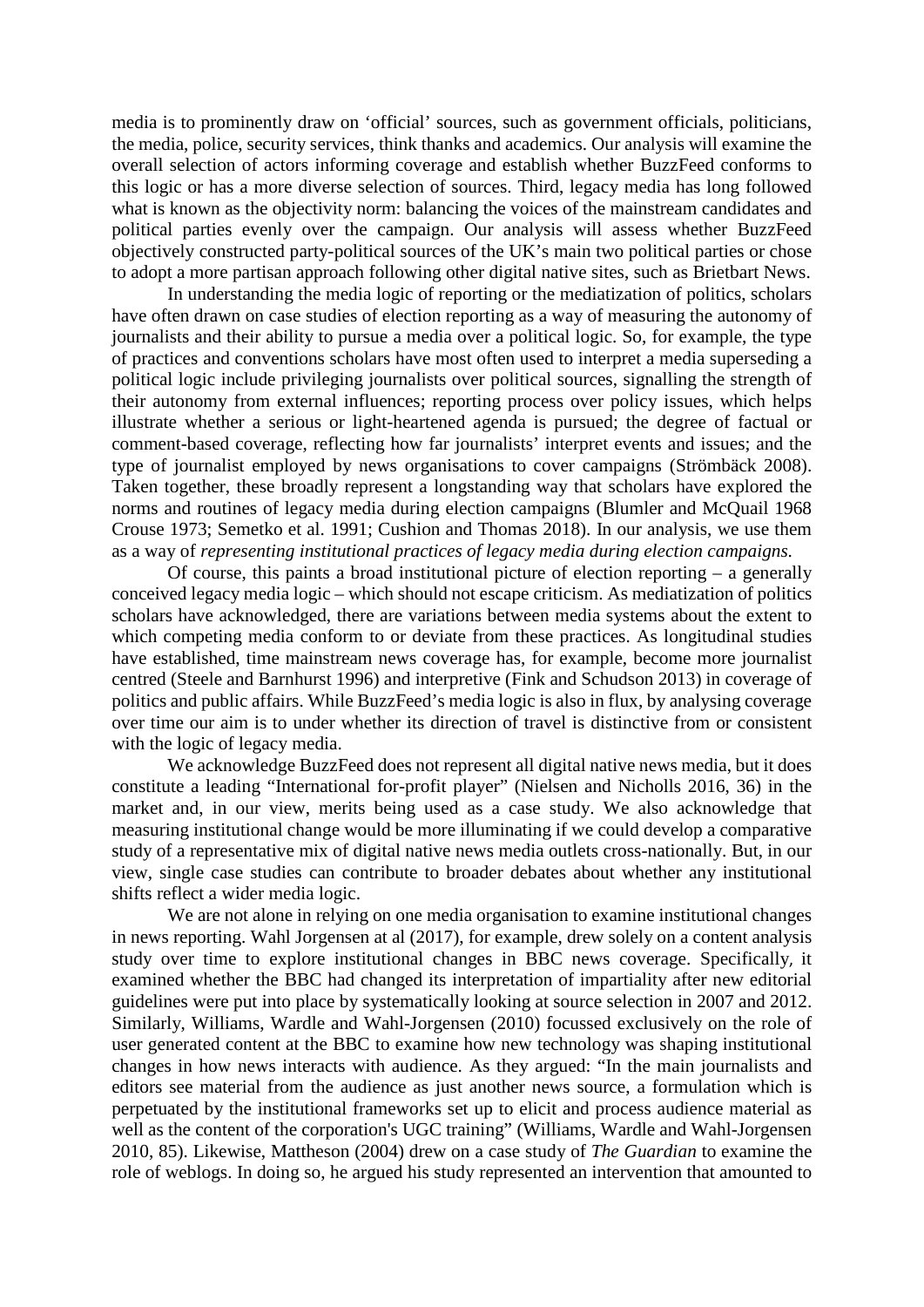a "rearticulation in this institutional product [weblogs] of the relation between journalists and users, of the claim to authority made in the news text and of the news text as product, provides historians of both journalism and new media with a case study of the adaptation of journalism to new contexts" (Mattheson 2004, 443).

Beyond the BBC, Shin (2014) examined a Korean newsroom to explore broader questions about boundary making in journalism. In this respect, a journalistic logic was used to understand a single media case study that contributed to debates about the professional authority of mainstream journalists as new participatory practices challenge the status quo. The study most closely resembled our approach is Wu's (2016) content analysis study of BuzzFeed in the US over eight years. She found "The findings correspond with what institutionalism theory has suggested regarding organizational level analysis". However, she added, "it takes more than a single study to determine whether the adoption of organizational forms is intentional. This also reflects the inherent limitations of content analysis: the connections between results and interpretation are speculative and implied by a correlation suggested in the literature" (Wu 2016, 144). We acknowledge the limitations inherent in relying on a single case study to examine institutional change and the influences that shape them. But by carrying out a case study about its editorial direction during election coverage over time in the UK, we hope to encourage further single case study or cross-national comparative research about digital native media generally and BuzzFeed reporting specifically.

Our research questions are:

*How different was BuzzFeed UK's news agenda, source selection and partypolitical balance in coverage of the UK 2017 general election campaign compared to 2015?*

*Is BuzzFeed UK conforming to an institutional news media logic in its reporting from the 2015 to 2017 general election campaigns?*

#### **Method and sample**

The study drew on a content analysis of BuzzFeed UK news during the 2015 and 2017 UK general election campaigns. The sample was generated by analysing all BuzzFeed output about the campaigns  $(29/03/15 - 6/5/15$  and  $2/5/17 - 8/6/17)^1$ . A few stories mentioning the election only in passing were discarded. In total, 399 stories were examined (235 for 2015 and 164 for 2017), with each item analysed according to strict criteria about the type of content, sources and party political balance. The study largely focussed on assessing the content of BuzzFeed's news, rather than any of its interactive or unique platform features, because we wanted to be able to compare how far a digital native media site was conforming legacy media (which do not have the same interactive capabilities). So, for example, BuzzFeed's long form approach to reporting or stylistic attempt to encourage readers to share material across social media platforms ('clickbait') was not part of our comparative analytical framework. We would recommend future studies should pay closer empirical scrutiny to how digital native media use these and other features in order to better theorise news media logic.

Taken together, the content analysis variables were designed to consider how far an institutional news media logic can be traced in election reporting over time. If, for example, we see *a shift towards more serious and fact-driven coverage, a focus on parties' campaign events and policy analysis, the use of specialist reporters and a greater reliance on institutional sources then we can conclude that BuzzFeed appears to be conforming to an institutional news media logic*. We used a number of variables to understand BuzzFeed's election coverage over time. We firstly assessed whether the reporting tone was predominantly lightweight/humorous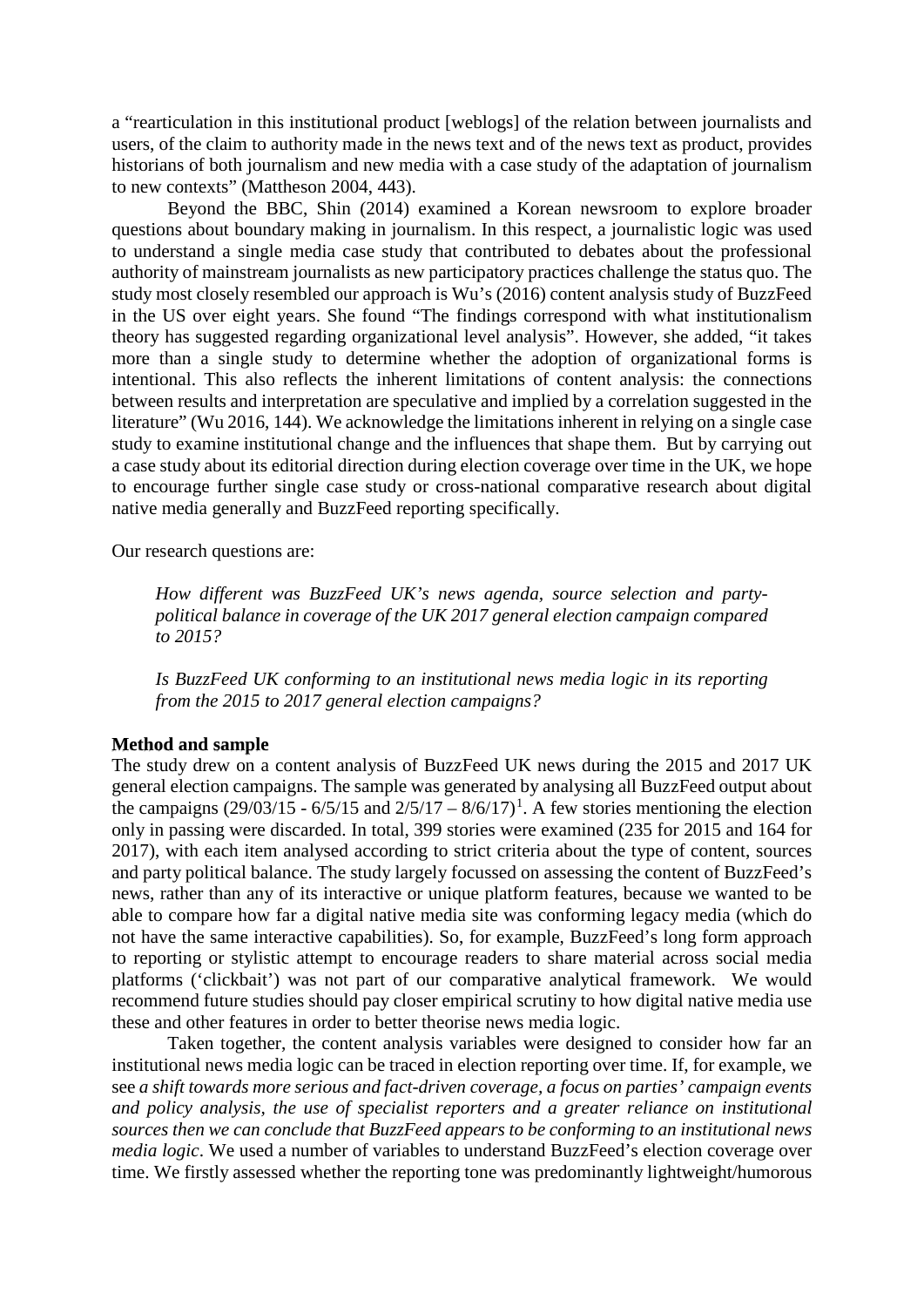or more serious. Operationally, we judged whether the dominant frame of each article was intended to elicit more of a humorous response than adopting a more serious approach. In practice, such decision-making was relatively clear cut. So, for example, while some items quite clearly took a humorous approach ("People think Jeremy Corbyn's aide looks a lot like Tom Cruise"), others were focused on the substance of the political contest ("These SNP Members Have Made An Official Complaint About Their Local SNP MP"). In order to assess whether coverage was fact or comment-driven, we considered the extent to which items were informed by opinions rather descriptive accounts of events. So, for example, in an item entitled "Theresa May Is Leaving Thatcherism Behind To Win The British Political Centre Ground", there was an evaluative judgement about May's manifesto promises. By contrast, an item entitled "Scottish Labour Has Suspended Nine Councillors For Doing A Deal With The Tories" was largely fact-driven and contained little accompanying commentary.

We then determined whether the article's chief (but again, not necessarily exclusive) focus was on the process of the election or about a party's policy plans. In practice, once again, such decisions were mostly straightforward. So, for example, an item entitled "A Tory Candidate, His Aide, And An Official Have Been Charged Over 2015 Election Expenses" was clearly process driven because it contained no policy details whatsoever. But in an item entitled "Theresa May Says She'll Tear Up Human Rights Laws If They Stop Her Catching Terrorists", the focus was almost exclusively about policy. Where items were deemed to be mainly about process, we also determined the main focus of such non-policy reporting. While "Gaffe" describes the mishaps involving candidates, "Scandal" refers to more serious issues threatening the integrity of a personality or party. "Campaign focussed" concerns campaign events including, for example, rallies and walkabouts. "Political personality" was coded when the non-policy focus was generally on one or more candidate or political figure, and "Human interest" was chosen for a focus on non-political social actors. Finally, where the focus was on the way that media (specifically or more broadly) covered the election, we coded this as "media coverage".

In addition to determining which reporters were responsible for each item, if their specialism was not mentioned in their article, we looked for these through desk research (examining, for example, Twitter feeds, LinkedIn profiles and internet archives). This enabled us to consider how far specialist journalists were employed during the two campaigns. In order to assess the balance of election coverage, we examined the predominant party-political focus of each item. Sometimes, this was not easily determined because of a mix of central characters, policies or themes. Other times, there was no real party involvement - for example, "Here's what young people actually want from the 2017 General Election" or "Is Your MP A Night Owl Or Early Bird?". All such examples were coded as "unclear". To further explore how coverage was constructed, every source contribution was examined and categorised according to social actor type. Once again, where this was not clear from the article, desk research was carried out to identify details of the source. Approximately 10% of the sample was subject to an intercoder reliability test using Cohen's Kappa coefficient (see Appendix A for full results). Overall, a high level agreement was recorded in almost all units of measurement.

#### **How did BuzzFeed cover the election campaigns in 2015 and 2017?**

Our review of academic studies and press commentary about BuzzFeed suggested that the site has evolved from an entertainment platform to one that produces more serious journalism. Our study of election reporting between 2015 and 2017 supports these claims. Although the number of BuzzFeed election stories fell from 235 in 2015 to 164 in 2017, the content of news became more serious. We assessed whether a story could be described as lightheartened or trivial in content and, as Table 1 shows, the proportion of these types of items fell by over a third.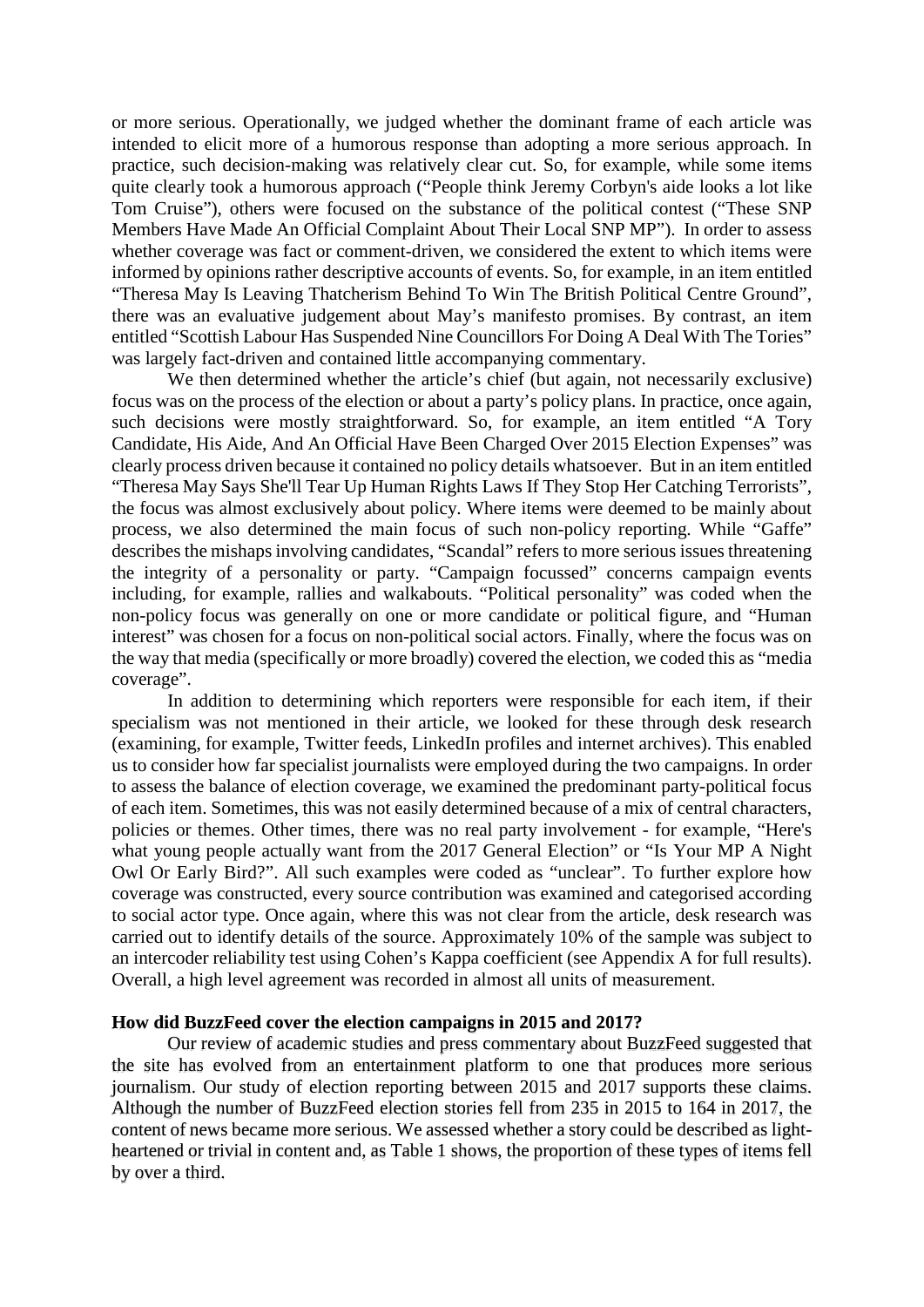|                       | 2015      |       | 2017      |               |               |
|-----------------------|-----------|-------|-----------|---------------|---------------|
|                       | Number of | $\%$  | Number of | $\frac{6}{9}$ | % change from |
|                       | stories   |       | stories   |               | 2015 to 2017  |
| Light-hearted content | 62        | 26.4  |           | 7.9           | $-18.5$       |
| Serious content       | 173       | 73.6  | 151       | 92.1          | $+18.5$       |
| Total                 | 235       | 100.0 | 164       | 100.0         |               |

**Table 1. Tone of BuzzFeed election reporting**

In 2015, many election stories (around 1 in 4) clearly focused on the lighter elements of the campaign. Typical examples included "I Was Fed A Solero By The Leader Of The Scottish Conservatives", "David Cameron Says He's Learned 'Frozen' Off By Heart" and "This Woman Has Tattooed Alex Salmond's Face On Her Leg". In 2017, such light-hearted stories were much less prominent, amounting to around only 1 in 12 election stories. To explore election coverage further, we isolated all non-light-hearted news to assess whether more hard news items were predominantly comment-based or factually driven. Table 2 shows that within more serious stories, there was less factual reporting.

|         | 2015      |               | 2017          |               |               |
|---------|-----------|---------------|---------------|---------------|---------------|
|         | Number of | $\frac{6}{6}$ | <b>Number</b> | $\frac{6}{9}$ | % change from |
|         | stories   |               | of stories    |               | 2015 to 2017  |
| Comment | 62        | 35.8          | 61            | 40.4          | $+4.6$        |
| Fact    | 111       | 64.2          | 90            | 59.6          | $-4.6$        |
| Total   | 173       | 100.0         | 151           | 100.0         |               |

**Table 2: Fact or comment in hard news BuzzFeed election items**

This finding might be explained by the drop in light-hearted stories, which tend to be more factual in content, since they mostly involve no accompanying commentary, evaluation, speculation or interpretation. Overall, there is a more fact than comment-based approach to BuzzFeed's election reporting.

When we examined the overall focus of election items, a more discernible shift from process type news to more policy-based reporting was evident. Operationally, this examined whether a BuzzFeed item concentrated more on policy issues, or the events and strategies associated with the campaign itself. By this measure, BuzzFeed's agenda became more substantive and issue-focused, as Table 3 shows that the proportion of policy-driven news nearly tripled between the two elections (from 11.1% to 28.7%).

|            | 2015                        |               |  | 2017                 |               |                               |
|------------|-----------------------------|---------------|--|----------------------|---------------|-------------------------------|
|            | <b>Number of</b><br>stories | $\frac{6}{9}$ |  | Number of<br>stories | $\frac{6}{9}$ | % change from<br>2015 to 2017 |
| Policy     | 26                          | 11.1          |  |                      | 28.7          | $+17.6$                       |
| Non-policy | 209                         | 88.9          |  | 117                  | 71.3          | $-17.6$                       |
| Total      | 235                         | 100.0         |  | 164                  | 100.0         |                               |

**Table 3: Policy or process in BuzzFeed election news**

The shift towards a more serious election agenda is further evidenced by the proportion of stories that included policy issues. Some of the more obvious policy stories in 2017 included, for example, "Here's Why The Tory Manifesto Could Be Bad News For Universities", "This Is What Political Parties Are Promising Britain's Black And Asian Voters" and "UKIP wants immigrants to pass values test". Table 4 reveals that the number of stories mentioning policy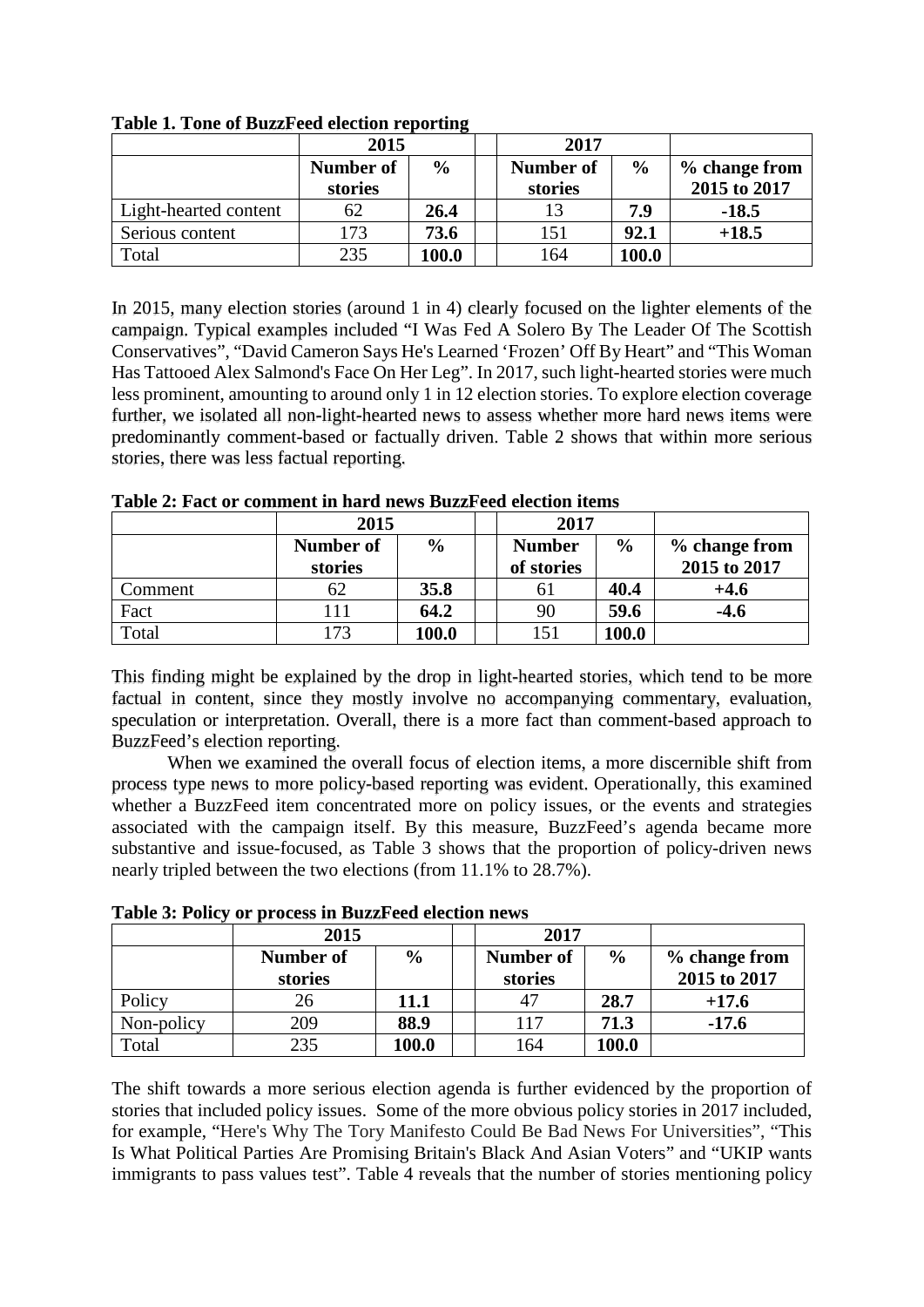increased, with a clear majority – 60.3% - including more substantive issues in 2017 compared to 40.4% in 2015.

|                       | 2015                       |       | 2017          |               |               |
|-----------------------|----------------------------|-------|---------------|---------------|---------------|
|                       | $\frac{6}{9}$<br>Number of |       | <b>Number</b> | $\frac{0}{0}$ | % change from |
|                       | stories                    |       | of stories    |               | 2015 to 2017  |
| Mentioning policy     | 95                         | 40.4  | 99            | 60.3          | $+19.9$       |
| Not mentioning policy | 140                        | 59.6  | 65            | 39.7          | $-19.9$       |
| Total                 | 235                        | 100.0 | 164           | 100.0         |               |

**Table 4. Policy mentions within BuzzFeed election news**

According to several measures, our content analysis so far signals a clear increase in policy news, reflecting a more substantive and serious news agenda being pursued.

Since non-policy news accounted for a large portion of coverage, we further explored the changing character of BuzzFeed news by categorising this type of coverage in six ways: a political gaffe, such as a politician mis-speaking; a focus on the parties' campaign events or strategies; a human-interest angle, mostly involving a voter's attitude towards politics; the personality of a politician, notably the party leaders; a scandal involving a political actor; and, finally, media coverage, where news reporting from other outlets was analysed. Table 5 shows that, in both 2015 and 2017 campaigns, the main non-policy focus was on events within the campaign, and the daily cut and thrust of electioneering. This intensified considerably in 2017, with a shift from 28.2% to 50.0%.

|                       | 2015                 |               | 2017                        |               |                               |
|-----------------------|----------------------|---------------|-----------------------------|---------------|-------------------------------|
|                       | Number of<br>stories | $\frac{0}{0}$ | <b>Number</b><br>of stories | $\frac{6}{9}$ | % change from<br>2015 to 2017 |
| Gaffe                 | 21                   | <b>10.0</b>   |                             | 7.7           | $-2.3$                        |
| Campaign focussed     | 59                   | 28.2          | 58                          | 50.0          | $+21.8$                       |
| Human interest        | 21                   | <b>10.0</b>   | $\overline{4}$              | 3.4           | $-6.6$                        |
| Political personality | 51                   | 24.4          | 13                          | 11.1          | $-13.3$                       |
| Scandal               | 13                   | 6.2           | 14                          | 12.0          | $+5.8$                        |
| Media coverage        | 44                   | 21.1          | 19                          | 16.3          | $-4.8$                        |
| Total                 | 209                  | 100.0         | 117                         | 100.0         |                               |

**Table 5. Focus within non-policy election news on BuzzFeed**

However, what can also be concluded from Table 5 is that an emphasis on personalities has significantly reduced, from 24.4% in 2015 to 11.15% in 2017, along with a fall – from 10% to 3.4% - in human interest stories. In other words, BuzzFeed's election agenda centred to a far greater extent on the campaign, consistent with the agenda typically pursued by legacy broadcast and press media.

Findings thus far indicate that BuzzFeed has adopted a more serious and analytical agenda in election reporting in 2015 compared to 2017. Such a shift is only possible when the journalists involved have the requisite expertise to provide this more cerebral approach. In this respect, the staff of BuzzFeed journalists publishing election news stories across the two elections has shifted towards a greater political specialism. While some articles had more than one author, we quantified every author contribution to an election piece whether as lead, secondary or sole author (see Table 6).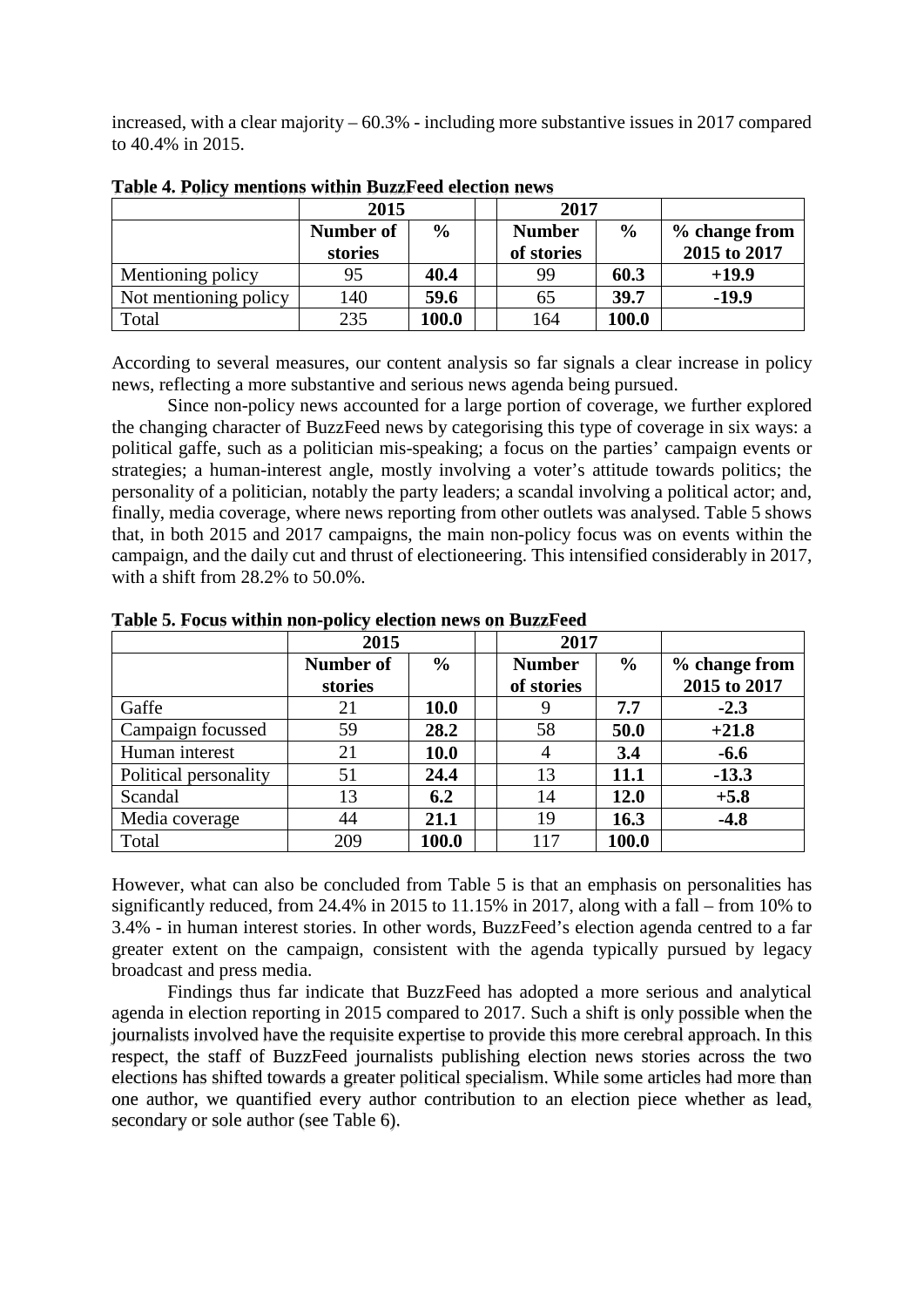|                         | 2015            |                | 2017            |               |               |
|-------------------------|-----------------|----------------|-----------------|---------------|---------------|
|                         | <b>Election</b> | $\frac{0}{0}$  | <b>Election</b> | $\frac{6}{6}$ | % change from |
|                         | stories         |                | stories         |               | 2015 to 2017  |
| Siraj Datoo             | 58              | 24.7           |                 |               | $-24.7$       |
| Jamie Ross              | 3               | 1.3            | 19              | 11.6          | $+10.3$       |
| Jim Waterson            | 31              | 13.2           | 45              | 27.4          | $+14.2$       |
| Alan White              | 10              | 4.3            |                 | 0.6           | $-3.7$        |
| Mark Di Stefano         | 7               | 3.0            |                 |               | $-3.0$        |
| <b>Patrick Smith</b>    | 5               | 2.1            | 6               | 3.7           | $+1.6$        |
| Tom Phillips            | 3               | 1.3            | 12              | 7.3           | $+6.0$        |
| Alex Spence             |                 |                | 21              | 12.8          | $+12.8$       |
| Rose Troup Buchanan     |                 | $\blacksquare$ | 12              | 7.5           | $+7.5$        |
| Hannah Al-Othman        |                 |                | 10              | 6.1           | $+6.1$        |
| <b>Matthew Champion</b> |                 |                | 10              | 6.1           | $+6.1$        |
| Others                  | 118             | 50.2           | 38              | 23.2          | $-27.0$       |
| Total                   | 235             | 100.0          | 164             | 100.0         |               |

**Table 6. Contributors of election news on BuzzFeed\***

*\*This table concentrates on those journalists that mainly contributed to BuzzFeed's election coverage in 2017. A total of 28 journalists contributed to coverage in 2015.* 

In 2015, the largest contributors of election news were Jim Waterson, Siraj Datoo and Jamie Ross. All three self-identified as political reporters and, in total, they contributed just over half of all election articles (54.1%), with no one contributing more than 4.3% of articles. In 2017, the spread of political reporting was notably wider. Excluding Siraj Datoo (who moved to a different media organisation), Waterson, as Political Editor, contributed the most articles (27.7%). Since 2015, a number of correspondents were recruited, all of whom contributed to 2017 election campaign coverage: Alex Spence (hired from *Politico*); Rose Troup Buchanan (hired from *The Independent*); Patrick Smith (former editor of The *Mediabriefing*); Hannah Al-Othman (hired from the *Mail Online*) and Mathew Champion (also from *The Independent*). Overall, BuzzFeed's political journalism has clearly been strengthened post-2015, and these resources contributed to enhancing the analytical depth of reporting during the 2017 election campaign.

It was not just the personnel at BuzzFeed that had changed between 2015 and 2017. Our study shows its news practices also had, with a shift in its reliance on different types of journalistic sources used to inform coverage as well as other types of actors. Of the 1878 sources examined, there was a shift towards sourcing party political actors (from 32.7% in 2015 to 45% in 2017) and a reduction in citizens' voices (from 37.9% to 30.1%). The proportion of other types of sources, such as academics and charities, remained broadly the same (from 9.8% in 2015 to 9.6% in 2017). While there was a small drop in the use of journalistic sources from 19.8% in 2015 to 15.1% in 2017, there was a greater reliance on contributions from legacy media.

As previously acknowledged, a main characteristic of digital native media is curating other media, drawing on online and social media platforms as sources for coverage. We examined how far this was the case in BuzzFeed's election reporting by quantifying the type of journalistic sources featured across different media platforms, such as an embedded tweet, film or sound recorded interview, or in a written format. Table 7 shows that during the 2015 campaign media sources were spread across a range of mainstream media and more alternative media, including references to previous BuzzFeed coverage. In 2017, by contrast, there was a noticeable shift in reliance towards broadcast and print media (from 55.8% to 74.7%). Put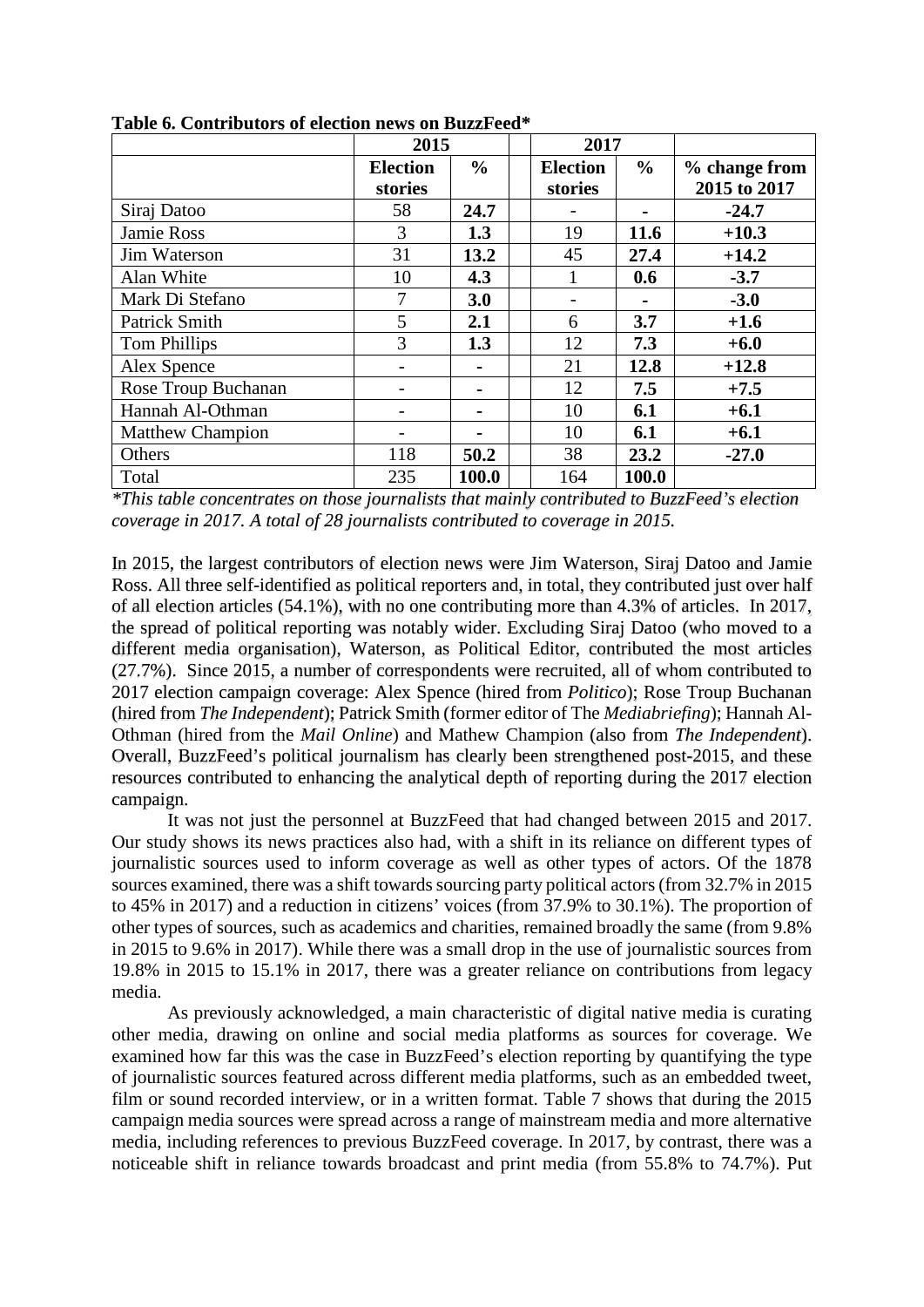another way, almost three quarters of media sources were drawn from legacy broadcast and print media sources in 2017, representing more institutionally powerful institutions than, say, internet sources or journalists without affiliations.

|                                    | 2015                                |               | 2017                                |               |                                  |
|------------------------------------|-------------------------------------|---------------|-------------------------------------|---------------|----------------------------------|
| Journalistic sources mentioned     | <b>Number</b><br>of times<br>quoted | $\frac{0}{0}$ | <b>Number</b><br>of times<br>quoted | $\frac{0}{0}$ | % change<br>from 2015<br>to 2017 |
| <b>Broadcast</b>                   | 43                                  | 22.0          | 49                                  | 36.6          | $+14.6$                          |
| Print                              | 66                                  | 33.8          | 51                                  | 38.1          | $+4.3$                           |
| <b>BuzzFeed</b>                    | 39                                  | 20.0          | 5                                   | 3.7           | $-16.3$                          |
| Other new media                    | 11                                  | 5.6           | 12                                  | 9.0           | $+3.4$                           |
| Other journalists                  | 17                                  | 8.7           | 11                                  | 8.2           | $-0.5$                           |
| Journalist -no obvious affiliation | 15                                  | 7.7           | 6                                   | 4.5           | $-3.2$                           |
| Other internet source              | 4                                   | 2.1           |                                     |               | $-2.1$                           |
| Total                              | 195                                 | 100.0         | 134                                 | 100.0         |                                  |

**Table 7. Range of journalistic sources within election news on BuzzFeed**

Another measure of an enhanced institutionalization of BuzzFeed's coverage was revealed by our comparative analysis of sources (excluding journalistic, party political or citizen sources). As Table 8 shows, the entertainment industry provided most sources in 2015. In 2017, however, far more voices were drawn from institutional sources – a shift from 4.2% to 20.7% - such as the civil service, Parliament and various Committees, or from the worlds of law and academia.

**Table 8. Range of sources within election news on BuzzFeed (excluding politicians or citizens)**

|                                   | 2015             |               | 2017           |               |              |
|-----------------------------------|------------------|---------------|----------------|---------------|--------------|
|                                   | <b>Number of</b> | $\frac{0}{0}$ | <b>Number</b>  | $\frac{6}{9}$ | % change     |
|                                   | times            |               | of times       |               | from 2015 to |
|                                   | quoted           |               | quoted         |               | 2017         |
| Actors/musicians/                 | 26               | 27.4          | 3              | 3.4           | $-24.0$      |
| comedians /entertainers           |                  |               |                |               |              |
| Activists                         | 12               | 12.6          | 10             | 11.5          | $-1.1$       |
| Civil service/ Parliamentary      | 4                | 4.2           | 18             | 20.7          | $+16.5$      |
| <b>Source or Committee</b>        |                  |               |                |               |              |
| Polling organisations or          | 8                | 8.4           | $\overline{7}$ | 8.0           | $-.04$       |
| pollsters                         |                  |               |                |               |              |
| Academics                         | 6                | 6.3           | 8              | 9.2           | $+2.9$       |
| <b>Business owners</b>            | 8                | 8.4           | $\overline{4}$ | 4.6           | $-3.8$       |
| Non-political/                    | 5                | 5.3           | $\overline{4}$ | 4.6           | $-0.7$       |
| <b>Unclear/Neutral Think Tank</b> |                  |               |                |               |              |
| Electoral Commission/             | 3                | 3.2           | 6              | 6.9           | $-3.7$       |
| <b>IPSA</b>                       |                  |               |                |               |              |
| Local Govt/Govt depart/           | $\overline{4}$   | 4.2           | $\overline{4}$ | 4.6           | $+0.4$       |
| Public authority                  |                  |               |                |               |              |
| Religious Groups (Muslim          | $\overline{4}$   | 4.2           | $\overline{4}$ | 4.6           | $+0.4$       |
| Council, Council Hindu            |                  |               |                |               |              |
| Temples etc)                      |                  |               |                |               |              |
| Charities                         | 6                | 6.3           |                |               | $-6.3$       |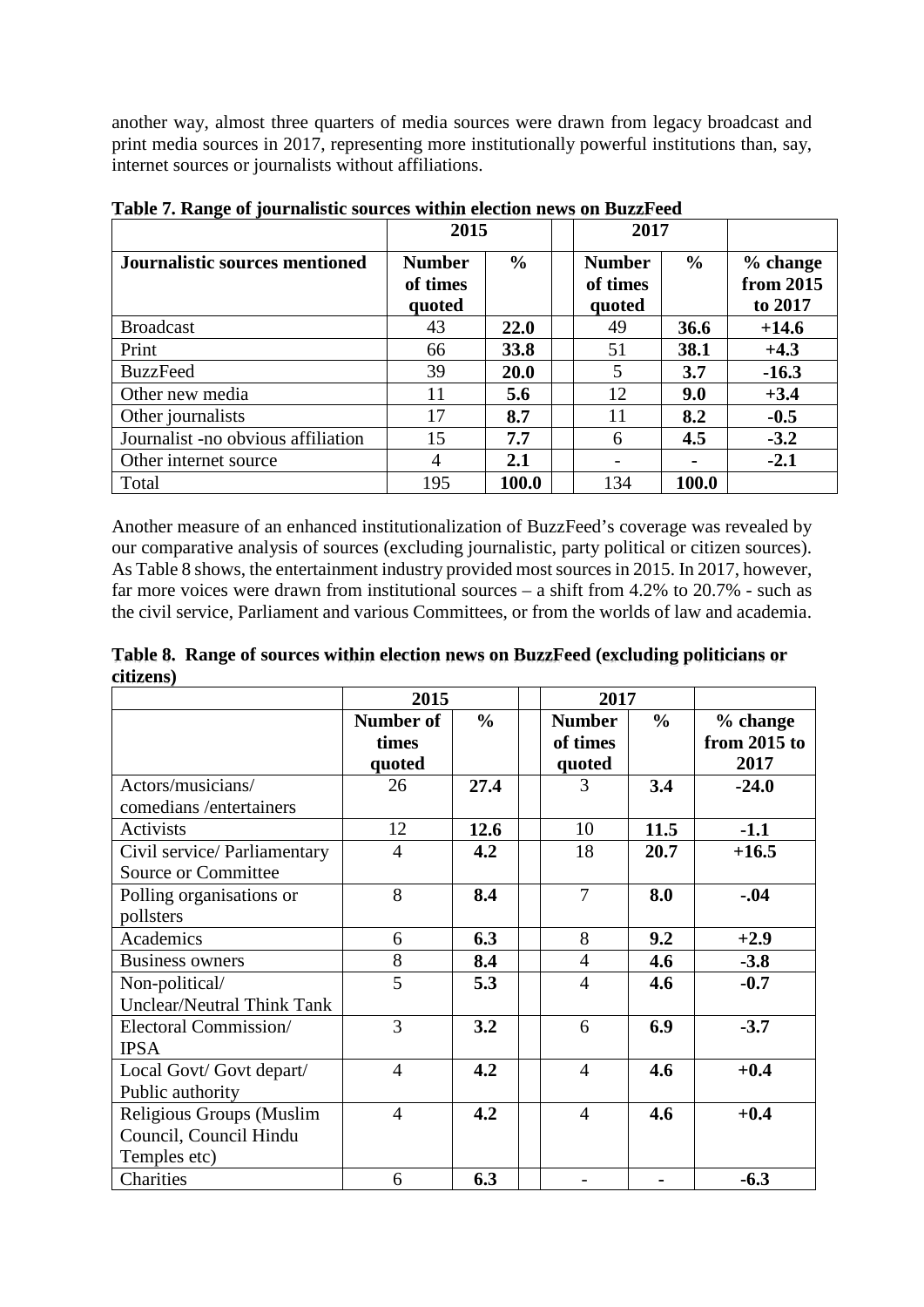| <b>Trade Unions</b>           |    | 2.1   |    | 4.6   | $+2.5$ |
|-------------------------------|----|-------|----|-------|--------|
| Legal sources                 |    | 1.1   |    | 4.6   | $-3.5$ |
| Campaign Groups               |    | 2.1   | 3  | 3.4   | $+1.3$ |
| Research Centres, Societies/  | 3  | 3.2   |    | 1.1   | $-2.1$ |
| NGO/                          |    |       |    |       |        |
| <b>Educational</b> source     |    |       |    | 3.4   | $+3.4$ |
| Police/Military sources       |    |       |    | 3.4   | $+3.4$ |
| Royal Family                  |    | 1.1   |    |       | $-1.1$ |
| <b>Right-sided Think Tank</b> |    |       |    | 1.1   | $+1.1$ |
| <b>Total</b>                  | 95 | 100.0 | 87 | 100.0 |        |

Finally, we examined which parties dominated coverage and how politically balanced BuzzFeed was during both campaigns. Did, for example, BuzzFeed diversify its party-political coverage or have greater focus on the main parties? Table 9 shows that, in 2015, a far wider range of political parties featured prominently during the election beyond just the main Conservative and Labour parties. In 2017, by contrast, a far smaller pool of parties had a dominant focus in coverage, with the campaign largely fought between Labour and the Conservatives (the UK's two largest parties).

|              | 2015      |               | 2017             |               |               |
|--------------|-----------|---------------|------------------|---------------|---------------|
|              | Number of | $\frac{6}{6}$ | <b>Number of</b> | $\frac{0}{0}$ | % change from |
|              | stories   |               | stories          |               | 2015 to 2017  |
| Unclear      | 73        | 31.1          | 43               | 26.2          | $-4.9$        |
| Conservative | 37        | 15.7          | 50               | 30.5          | $+14.8$       |
| Labour       | 54        | 23.0          | 47               | 28.7          | $+5.7$        |
| Lib Dem      | 13        | 5.5           | 11               | 6.7           | $+1.2$        |
| <b>UKIP</b>  | 26        | 11.1          | 6                | 3.7           | $-7.3$        |
| Greens       | 10        | 4.3           |                  | 0.6           | $-3.7$        |
| <b>SNP</b>   | 17        | 7.2           | 5                | 3.0           | $-4.2$        |
| Others       | 5         | 2.1           |                  | 0.6           | $-1.5$        |
| Total        | 235       | 100.0         | 164              | 100.0         |               |

**Table 9. Party dominance focus within election news on BuzzFeed**

Since this shift to a narrower party-political focus was also evident in broadcast and press media coverage of the 2017 election campaign, this may reflect more of a political influence than an editorial judgement about sourcing. However, it does reinforce the perspective that BuzzFeed was following rather than diverging from the broader institutional logic of news media.

## **Towards an institutional news logic in digital native media?**

We began the study by drawing on new institutional perspectives to news media, in particular Asp (2014) who theorised that over time the news media adopt similar characteristics that broadly represent a singular news logic. However, he concluded his study by asking "Will the emergence of "new digital media in the age of the internet imply the end of news media logic as an institution, a de-institutionalization?" (Asp 2014, 266). He proposed three possible scenarios: "the end of the news media logic institution; a situation of status quo (some constraints of the old media disappear, whereas some new constraints of the new media emerge); and a "stronger and refined" news media logic (the new media impose new constraints and new forms of dependencies)" (Asp 2014, 266).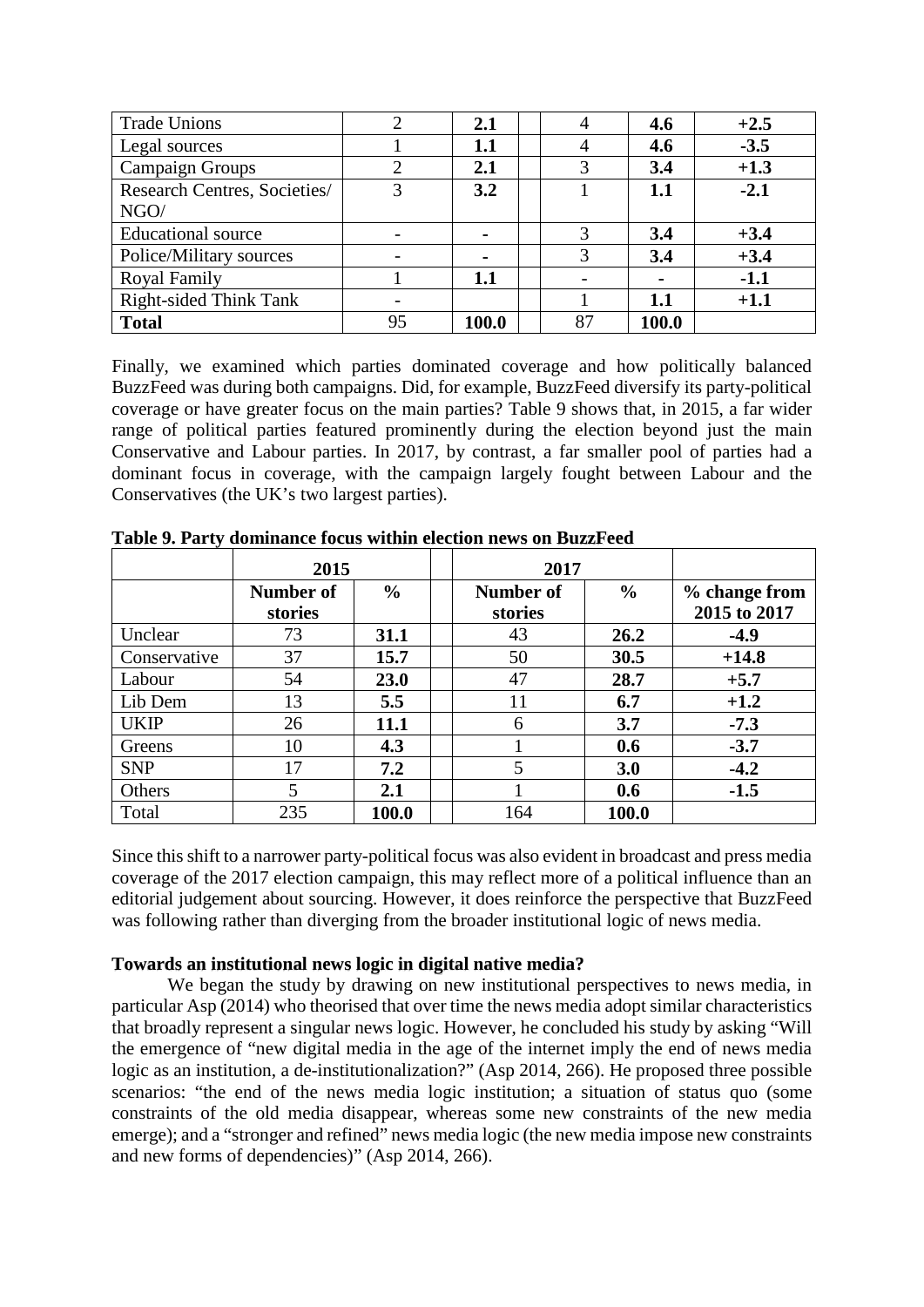Our content analysis of BuzzFeed UK's reporting ahead of the 2015 and 2017 elections suggested that, far from a new digital native media logic unsettling the logic of legacy media, the site largely conformed to the institutional norms and routines that have long guided how journalists report campaigns. Overall, we found BuzzFeed adopted a more serious news agenda, anchored by substantive policy issues, focussed on party political campaign events, with more specialist reporters and a greater reliance on institutional sources, including legacy media, and a narrower and more balanced selection of the main political parties. Taken together, we would argue that far from a "de-insutionalization" emerging in the new digital media environment – as Asp (2014) speculated – the institutional logic of news media appeared to shape how BuzzFeed's editorial agenda and practices evolved over time. Our study, in this respect, builds on a growing body of scholarship that has shown BuzzFeed's journalism has more closely resembled the legacy media it once claimed to be distinctive from (Wu 2016: Tandoc and Jenkins 2017; Stringer 2018; Tandoc 2018). Or, as Ryfe (2016) has articulately put it, the deeply entrenched routines of journalists have become central way of understanding change in newsrooms and explaining the editorial judgements behind news selection. Rather than digital native media setting expanding new journalistic boundaries (Carlson and Lewis 2016), it would appear in the case of BuzzFeed they have become institutionally connected with legacy media.

While digital native media have the potential to develop an alternative agenda to legacy media, our analysis suggests they conformed to the institutional power of news media logic or, more specifically, the norms and routines long associated with how elections are reported. As Crouse's (1973) *The Boys on the Bus* established in the 1970s, the logic of campaign reporting often leads to a kind of pack journalism or group think amongst reporters. This, the book claimed, is exacerbated during election campaigns, where source selection, news gathering and story framing *converge* across different outlets because journalists physically inhabit the same social space, and share similar journalistic values and practices. Our study suggests pack journalism continues to exist beyond the analogue age. While journalists still closely follow parties on the campaign trail (Cushion and Thomas 2018), they also today inhabit a common digital universe, sharing content, opinions and networking online and across social media platforms. This may, in part, help explain BuzzFeed's broadly similar logic to legacy media during the 2017 election campaign.

BuzzFeed's recruitment policy of hiring journalists from legacy media has also helped establish an institutional news media logic (Wu 2016; Tandoc and Jenkins 2017; Tandoc 2018; Tandoc and Yuan Wen Foo 2018). BuzzFeed reporters, for instance, now regularly appear as commentators on broadcast political programming along with other legacy journalists from the print and broadcasting sector. In February 2018, BuzzFeed's political editor, Emily Ashton, became the Parliamentary Lobby Chair, further signalling the shared institutional news logic given her role is to represent a wide range of legacy media reporters from organisations such as the *BBC, Guardian, Financial Times, Channel 4* and *Sky News*. Also in February 2018, long time BuzzFeed political reporter Jim Waterson was recruited by *The Guardian* as its new Media Editor (Mayhew 2018). Put more broadly, the institutional worlds of BuzzFeed and legacy media have become increasingly blurred over recent years, and our case study of election reporting suggested this has led to an editorial shift in its news media logic. We should also acknowledge there are wider consequences for digital journalism as a result of BuzzFeed moving towards a more serious news agenda. After all, since the digital native media site now reports fewer policy or "harder" topics in a light-hearted way and human-interest stories, and focusses on a narrower range of political sources it reflects the logic traditionally associated with how legacy tend to report election campaigns. In doing so, while BuzzFeed offers a more informative diet of news, its tone conforms to many legacy media outlets that diminishes the diversity of political coverage available to citizens in an online environment.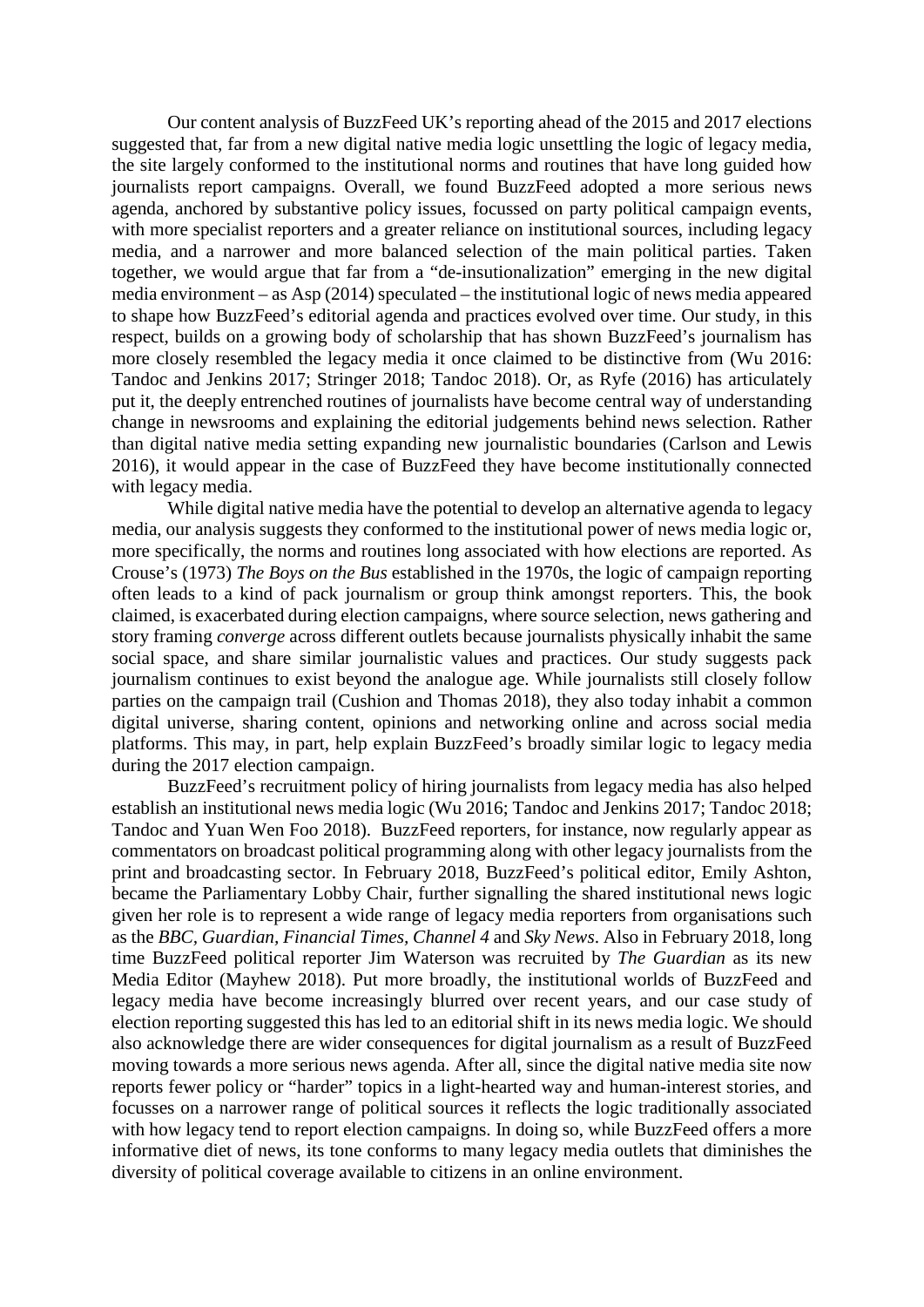So how should we judge the convergence of digital native media and legacy news media logics? In the case of BuzzFeed, it led to a more serious and analytical approach to election reporting in 2017 compared with 2015. But we would not want to overstate the editorial similarities of BuzzFeed or digital native media with legacy media *more generally*. As Hurcombe, Burgess, and Harrington (2019,1) found in their study of BuzzFeed, Junkee, and Pedestrian.tv. in Australia, digital native media exhibited characteristics that represented, in their view, an "emerging genre of 'social news'…a 'born-digital' form of journalism which is both symptomatic of and a pragmatic response to the logics of social media". They further suggested that BuzzFeed, Junkee, and Pedestrian.tv content was distinctive from most legacy media because they have a strong editorial voice, take clear political positions on issues and eschew traditional conceptions of balanced journalism. While BuzzFeed UK far from subscribes to an objectivity norm and does not have any formal regulatory impartiality requirements, its narrower party-political focus and relative balance between the two main parties during the 2017 election campaign suggested it has not taken on the partisan approach traditionally associated with unregulated print media in the UK (Hallin and Mancini 2004). Since some digital native sites, most notably *Brietbart* and the *Huffington Post*, have developed a more ideologically driven approach to political reporting, BuzzFeed's more balanced approach is arguably in keeping with legacy news organisations who broadly follow norms of objectivity.

This points towards the need to understand the institutional context of media systems and journalism cultures *within and between different countries* when interpreting the logic of digital native media or news logic more generally. In doing so, empirical studies can more effectively theorise whether new logics are emerging, or if the institutional logic of news media is being maintained and reinforced in the digital age. So, for example, Walker (2018) noted that 18 journalists had recently left BuzzFeed UK, including Tom Philips and Jamie Ross, cutting its London staff from 140 to less than 100. Put another way, 46% of stories written by BuzzFeed's 2017 election coverage were no longer working at the organisation less than a year later. As a consequence, the institutional logic of its news reporting may be in flux as the editorial resources of its newsroom and journalism are reshaped.

Over recent years, new social and network media logics have been developed, with the aim of understanding the extent to which they operate distinctively from a mass media logic. Broadly speaking, the unique characteristics associated with this logic centre on the distribution and media usage of network media logic (Klinger and Svensson 2014). In this sense, digital native media clearly exhibit a new logic of disseminating and distributing media content, driven largely by younger age groups in interconnected networks, who routinely share news and information. In BuzzFeed's case, analysis has revealed it has an overriding objective to produce content that is widely "liked" and redistributed on social media (Wu, 2016). The importance of this viral sharing is that it promises – and often delivers – a rapidly burgeoning audience to advertisers. In other words, the political economy of BuzzFeed – and digital native media more generally – is anchored by a social media logic that encourages content to be instantly shared, liked and commented upon (Hurcombe, Burgess, and Harrington 2018). We would acknowledge our study did not capture all these production processes because the focus was on understanding *the content of election campaign reporting that could be compared to* the institutional news logic of legacy media reporting (e.g. the informational content and sourcing of news). This distinction is important to make because, as Klinger and Svensson (2014, 12) have argued, "It is the task of empirical studies to distinguish and measure the extent of mass media and network media logic in specific cases".

Our study, in this respect, found the logic of news reporting merging with a mass media logic rather than forging a new or distinctive path. We would theorise that a digital native media logic involves interacting with younger audiences in unique and idiosyncratic ways. But, in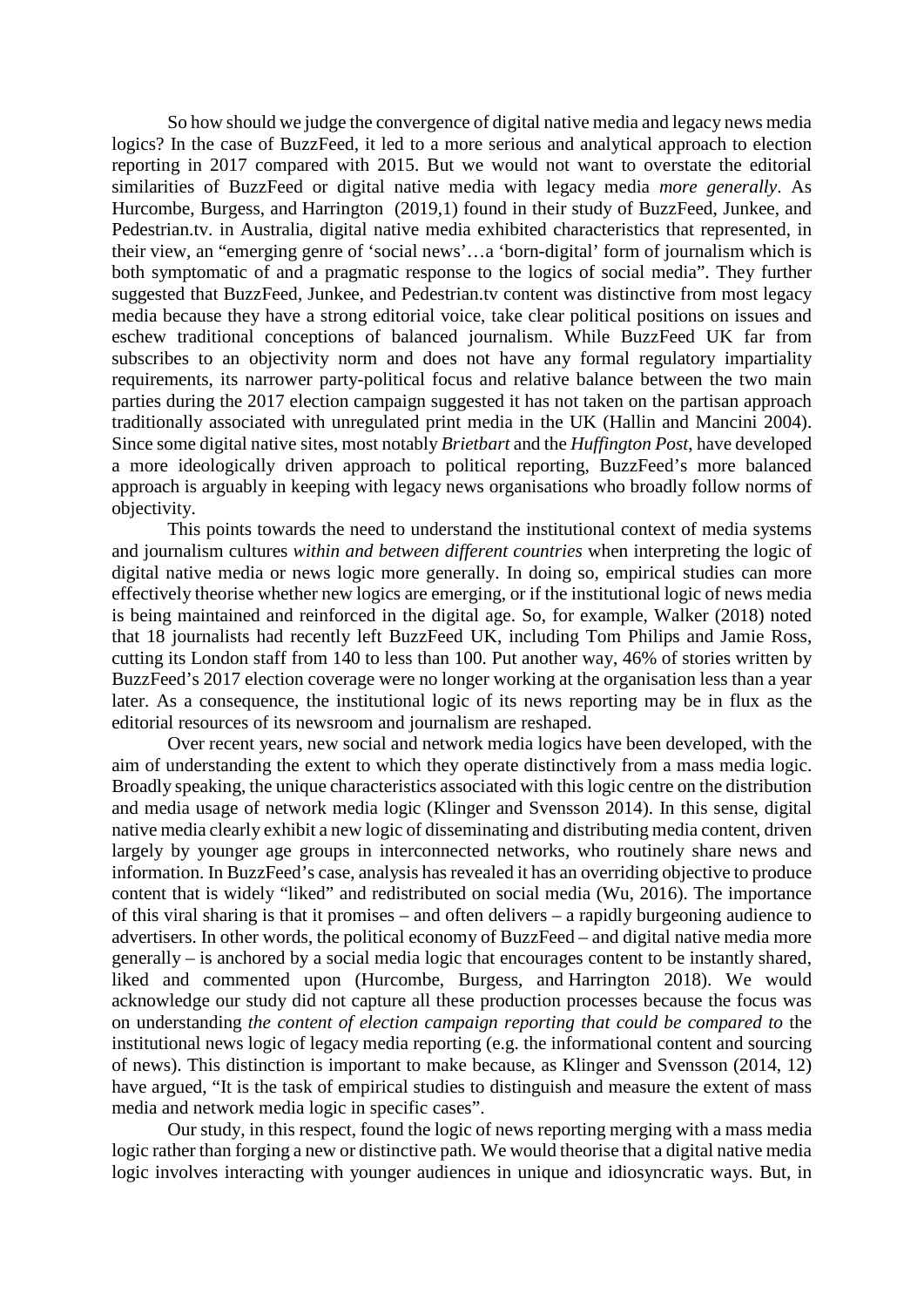terms of understanding *the actual content of news*, there remains a broad, systemic influence of news media logic that polices the boundaries of journalism. Put another way, as digital native media have evolved, become more popular and interconnected with legacy media, the norms and routines of their news reporting are not necessarily that distinguishable from a singular, institutional news media logic.

## **Notes**

<sup>1</sup> We drew on an archive of *BuzzFeed* output here http://www.BuzzFeed.com/archive

# **References**

Altheide, David, and Robert Snow. 1979. *Media logic*. Beverly Hills, CA: Sage.

Asp, Kent. 2014. "News Media Logic in a New Institutional Perspective". *Journalism Studies* 15(3): 256-270. doi: 10.1080/1461670X.2014.889456

Blumler, Jay, and Denis McQuail. 1968. *Television in Politics: Its Uses and Influence*. London: Faber and Faber.

Bruno, Nicola, and Rasmus Kleis Nielsen. 2012. *Survival Is Success: Journalistic Online Start-Ups in Western Europe*. Oxford: Reuters Institute for the Study of Journalism

Carlson, Matt and Seth C. Lewis (eds). 2016. *Boundaries of Journalism: Professionalism, Practices and Participation*. New York: Routledge.

Carlson, Matt. 2017. *Journalistic Authority: Legitimating News in the Digital Era*. New York: Columbia University Press.

Cook, Timothy. 1998. *Governing with the News: the News Media as a Political Institution*. London: University of Chicago Press.

Crouse, Timothy. 1973. *The Boys on the Bus.* New York: Random House

Cushion, Stephen and Richard Thomas. 2018. *Reporting Elections: Rethinking the Logic of Campaign Coverage.* Cambridge: Polity Press.

Esser, Frank. 2013. "Mediatization as a Challenge: Media Logic versus Political Logic". In *Democracy in the Age of Globalization and Mediatization,* edited by Kriesi, Hanspeter, Daniel Bochsler, Jürg Matthes, Sandra Lavenex, Marc Bühlmann and Frank Esser, 155-176. Basingstoke: Palgrave Macmillan.

Fink, Katherine, and Michael Schudson. 2014. "The Rise of Contextual Journalism, 1950s–2000s". *Journalism* 15(1): 3–20. doi:10.1177/1464884913479015

Hallin, Daniel C and Paolo Mancini. 2004. *Comparing Media Systems: Three Models of Media and Politics*. Cambridge: Cambridge University Press.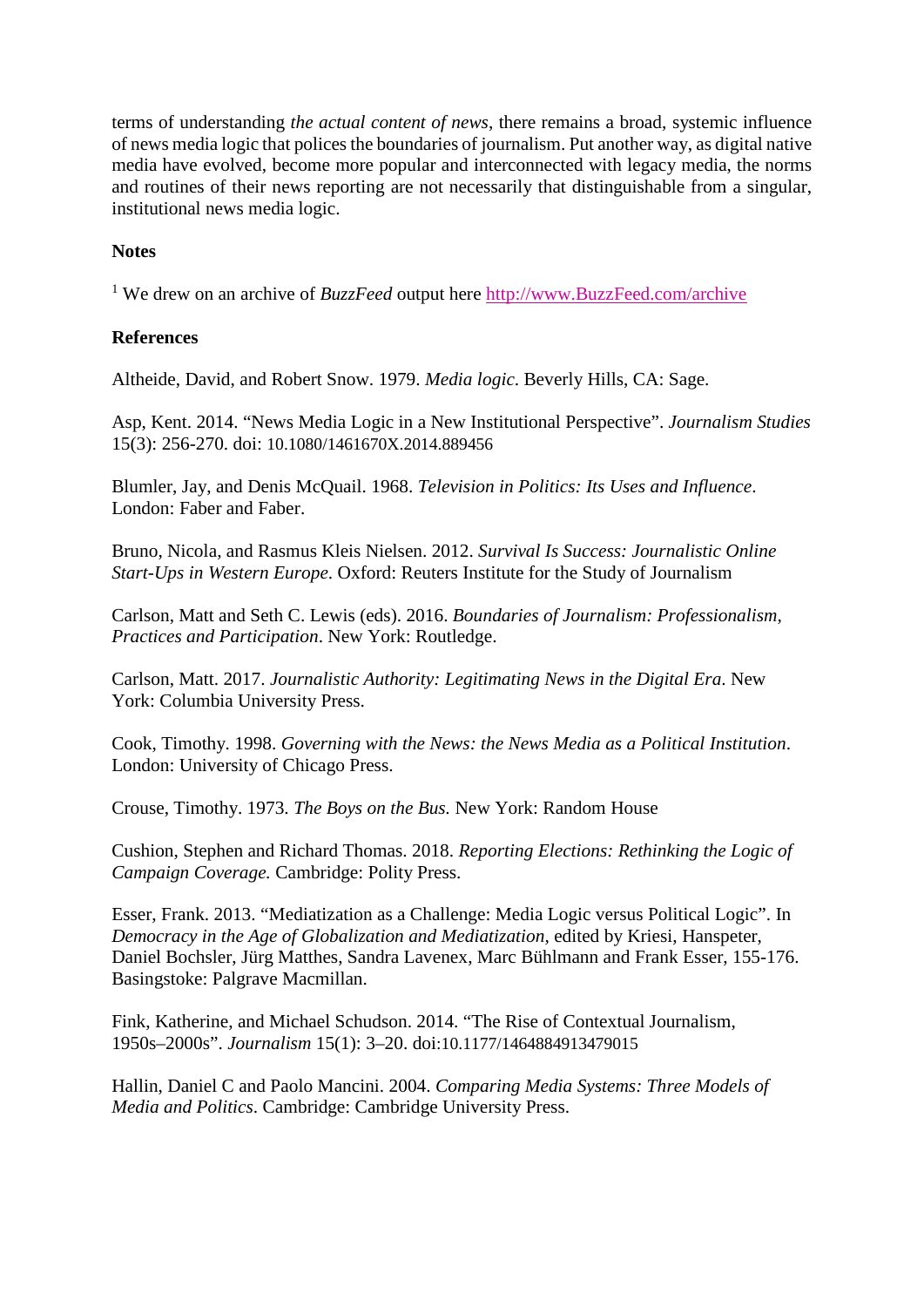Hopmann, David Nicolas, and Jesper Strömbäck. 2010. "The Rise of the Media Punditocracy? Journalists and Media Pundits in Danish Election News 1994-2007". *Media, Culture & Society* 32(6): 943–60. doi: 10.1177/0163443710379666

Hurcombe, Edward, Jean Burgess and Stephen Harrington. 2019. "What's Newsworthy about 'social news'? Characteristics and Potential of an Emerging Genre". *Journalism*. Advance online publication. doi: 10.1177/1464884918793933

Ingram, Mathew. 2018. **"**Can BuzzFeed Afford to Keep Funding BuzzFeed News? *Columbia Journalism Review*, February 6. https://www.cjr.org/business\_of\_news/BuzzFeed-businessmodel.php

Klinger, Ulrike and Jakob Svennson. 2015. "The Emergence of Network Media Logic in Political Communication: A Theoretical Approach". *New Media and Society* 17(8): 1241–1257. doi: 10.1177/1461444814522952

Magin, Melanie. 2015. "Shades of Mediatization: Components of Media Logic in German and Austrian Elite Newspapers (1949–2009)". *The International Journal of Press/Politics* 20(4): 415–437. doi: 10.1177/1940161215595944

Matheson, D. 2004. "Weblogs and the Epistemology of the News: Some Trends in Online Journalism". *New Media & Society*, 6(4): 443–468. doi: 10.1177/146144804044329

Mayhew, Freddy. 2018. BuzzFeed's Jim Waterson appointed new Guardian media editor. *PressGazette,* February 19. http://pressgazette.co.uk/BuzzFeeds-jim-waterson-appointed-newguardian-media-editor/

Neilson, Rasmus Kleis and Tom Nicholls. 2016. *Digital-born News Media in Europe.* Oxford: Reuters Institute for the Study of Journalism*.* https://reutersinstitute.politics.ox.ac.uk/ourresearch/digital-born-news-media-europe

Painter, James, Silje Kristiansen, Mike. S. Schäferc. 2018. "How 'Digital-born' Media cover Climate Change in comparison to Legacy Media: A Case Study of the COP 21 Summit in Paris". *Global Environmental Change*, 48: 1-10. doi: 10.1016/j.gloenvcha.2017.11.003

Ryfe, David Michael. 2006a. "Guest Editor's Introduction: New Institutionalism and the News". *Political Communication*, 23:2: 135-144. doi: 10.1080/10584600600728109

Ryfe, David Michael. 2006b. "The Nature of News Rules". *Political Communication*. 23:2: 203-214. doi: 10.1080/10584600600629810

Ryfe, David Michael. 2016. "News Routines, Role Performance, and Change in Journalism". In *Journalistic Role Performance: Concepts, Contexts, and Methods* edited by Mellado, Claudia, Lea Hellmueller, Wolfgang Donsbach, 127-139. London: Routledge.

Semetko, Holli, Jay Blumler, Michael Gurevitch, David Weaver and Steve Barkin. 1991. *The Formation of Campaign Agendas: A Comparative Analysis of Party and Media Roles in Recent American and British Elections*. Hillsdale, NJ: Erlbaum.

Shin, W. 2015. "Being a Truth-Teller who Serves only the Citizens: A Case Study of Newstapa". *Journalism*, 16(5): 688–704. doi: 10.1177/1464884914525565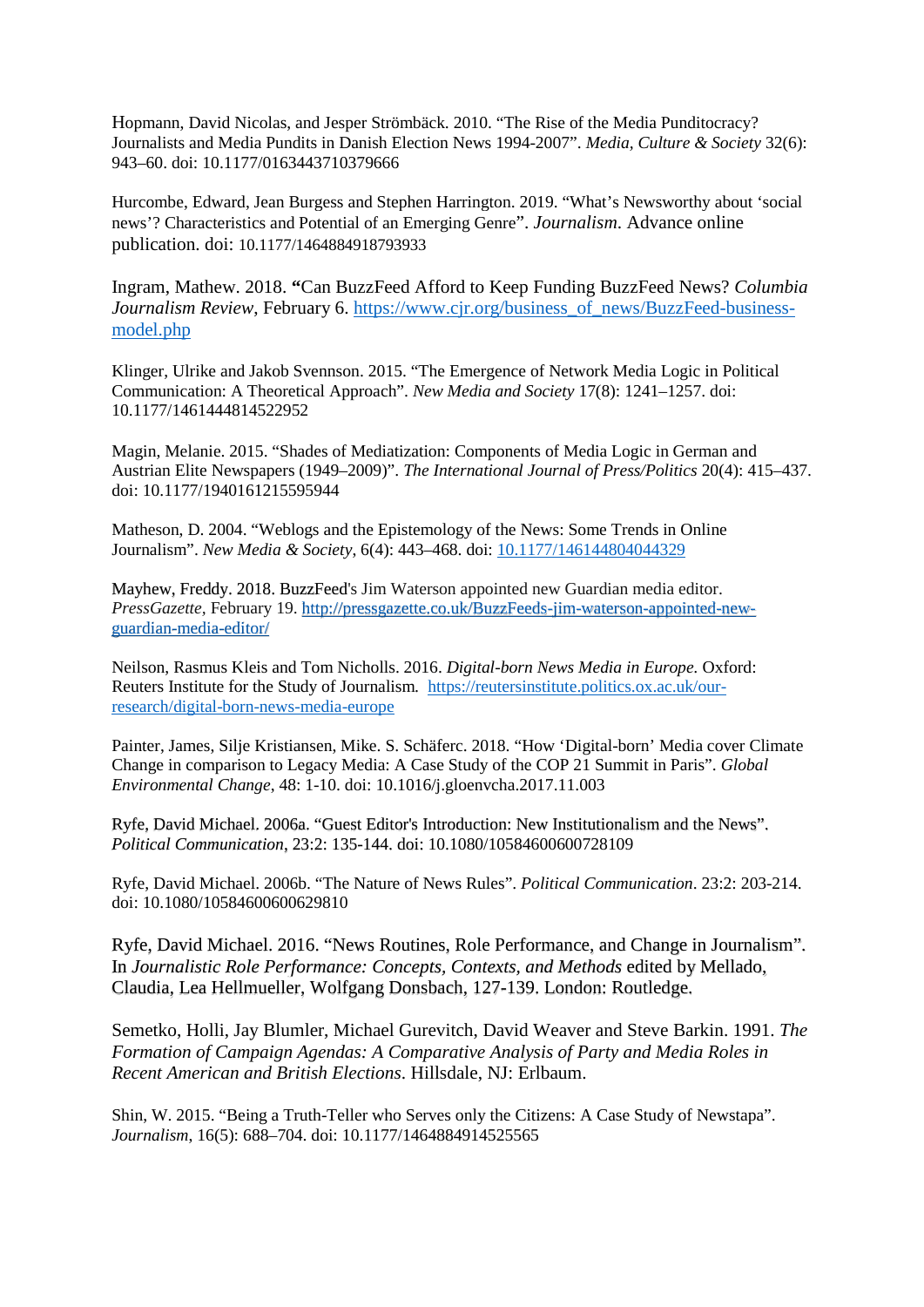Singer, Jane. 2016. "Out of bounds: Professional Norms as Boundary Markers". In *Boundaries of Journalism: Professionalism, Practices and Participation* edited by Carlson, Matt, and Seth C. Lewis. 21-36. New York: Routledge

Sparrow, Bartholomew H. 1999. *Uncertain Guardians: The News Media as a Political Institution*. Baltimore: Johns Hopkins University Press.

Stringer, Paul. 2018. "Finding a Place in the Journalistic Field". *Journalism Studies* 19(13): 1991- 2000. doi: 10.1080/1461670X.2018.1496027

Steele, Catherine A. and Kevin G. Barnhurst.1996. "The Journalism of Opinion: Network News Coverage of U.S. Presidential Campaigns, 1968–1988". *Critical Studies in Mass Communication*, 13(3): 187-209. doi: 10.1080/15295039609366975

Strömbäck, Jesper. 2008. "Four Phases of Mediatization: An Analysis of the Mediatization of Politics". *The International Journal of Press/Politics*. 13(3): 228–246. doi: 10.1177/1940161208319097

Tandoc, Edson. C. Jnr. 2018. "Five ways BuzzFeed is Preserving (or Transforming) the Journalistic Field". *Journalism* 19(2): 200-216. doi: 10.1177/1464884917691785

Tandoc, Edson. C. Jnr and Joy Jenkins. 2017. "The BuzzFeedication of Journalism? How Traditional News Organizations are Talking about a New Entrant to the Journalistic Field will Surprise You!" *Journalism* 18(4):482-500. doi: 10.1177/1464884915620269

Tandoc, Edson. C. Jnr and Cassie Yuan Wen Foo. 2018. "Here's What BuzzFeed Journalists Think of Their Journalism". *Digital Journalism* 6(1): 41-57. doi: 10.1080/21670811.2017.1332956

Wahl-Jorgensen, Karin, Mike Berry, Inaki Garcia-Blanco, Lucy Bennett, Lucy, and Jonathan Cable. 2017. "Rethinking Balance and Impartiality in Journalism? How the BBC Attempted and Failed to Change the Paradigm". *Journalism*, 18(7): 781–800. doi: 10.1177/1464884916648094

Walker, James. 2018. BuzzFeed UK sees exodus of newsroom talent following job cuts. *PressGazette,* January 19. http://www.pressgazette.co.uk/BuzzFeed-uk-sees-exodus-of-newsroomtalent-following-job-cuts/

Williams, Andy, Wardle Claire and Wahl-Jorgensen, Karin. 2011. "Have They Got News For us?" *Journalism Practice*, 5(1): 85-99. doi: 10.1080/17512781003670031

Williams, Christopher. 2017. BuzzFeed Cuts Staff after Missing Growth Targets. *The Telegraph*, November 29*.* https://www.telegraph.co.uk/business/2017/11/29/BuzzFeed-cutsstaff-missing-growth-targets/

Wu, Lu. 2016. Did you get the Buzz? Are Digital Native Media Becoming Mainstream? *International Symposium of Online Journalism* 6(1). https://isojjournal.wordpress.com/2016/04/14/did-you-get-thebuzz-are-digital-native-media-becoming-mainstream/